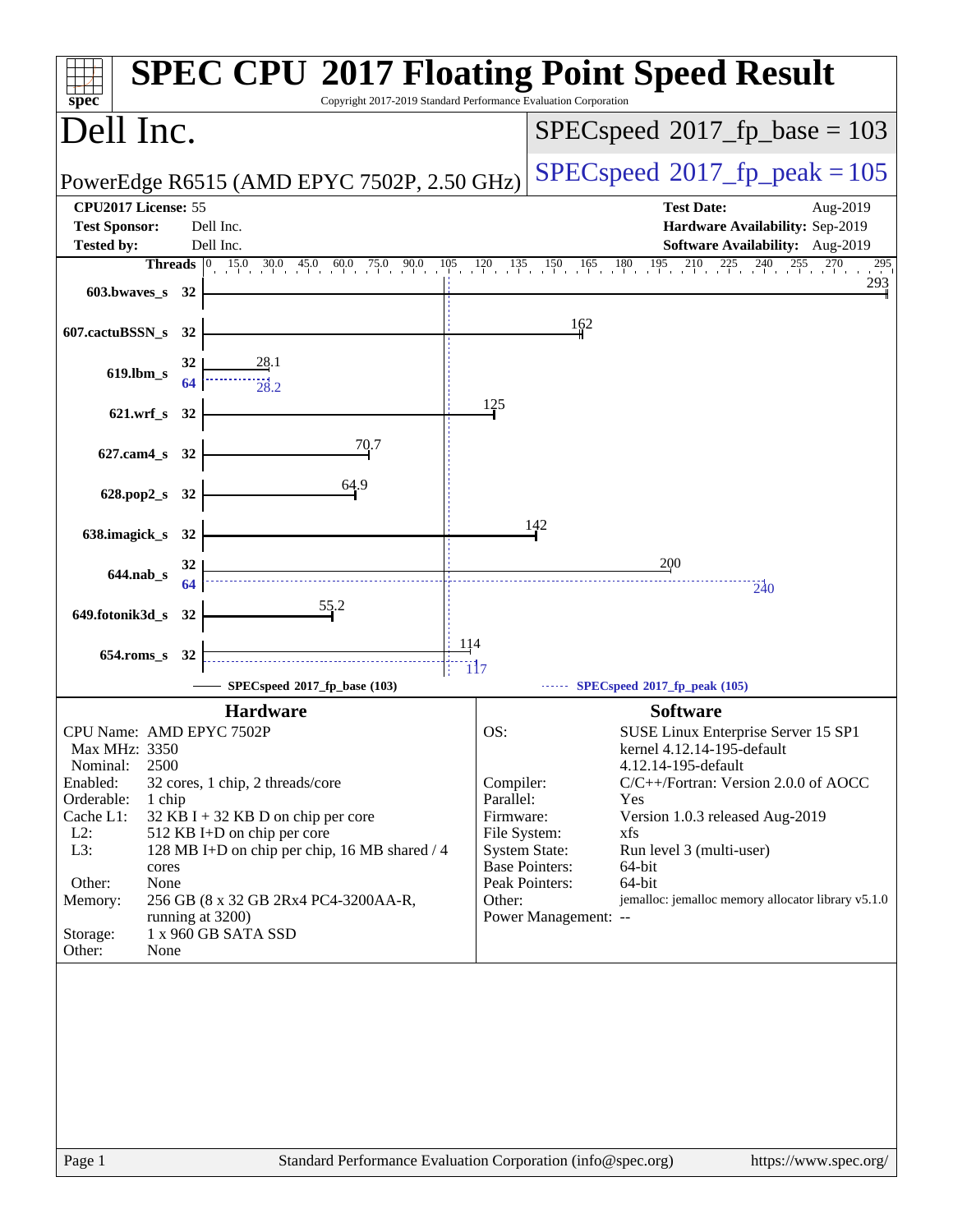### **[spec](http://www.spec.org/) [SPEC CPU](http://www.spec.org/auto/cpu2017/Docs/result-fields.html#SPECCPU2017FloatingPointSpeedResult)[2017 Floating Point Speed Result](http://www.spec.org/auto/cpu2017/Docs/result-fields.html#SPECCPU2017FloatingPointSpeedResult)** Copyright 2017-2019 Standard Performance Evaluation Corporation Dell Inc. PowerEdge R6515 (AMD EPYC 7502P, 2.50 GHz)  $\left|$  [SPECspeed](http://www.spec.org/auto/cpu2017/Docs/result-fields.html#SPECspeed2017fppeak)<sup>®</sup>[2017\\_fp\\_peak = 1](http://www.spec.org/auto/cpu2017/Docs/result-fields.html#SPECspeed2017fppeak)05 [SPECspeed](http://www.spec.org/auto/cpu2017/Docs/result-fields.html#SPECspeed2017fpbase)<sup>®</sup>2017 fp base = 103 **[CPU2017 License:](http://www.spec.org/auto/cpu2017/Docs/result-fields.html#CPU2017License)** 55 **[Test Date:](http://www.spec.org/auto/cpu2017/Docs/result-fields.html#TestDate)** Aug-2019 **[Test Sponsor:](http://www.spec.org/auto/cpu2017/Docs/result-fields.html#TestSponsor)** Dell Inc. **[Hardware Availability:](http://www.spec.org/auto/cpu2017/Docs/result-fields.html#HardwareAvailability)** Sep-2019 **[Tested by:](http://www.spec.org/auto/cpu2017/Docs/result-fields.html#Testedby)** Dell Inc. **[Software Availability:](http://www.spec.org/auto/cpu2017/Docs/result-fields.html#SoftwareAvailability)** Aug-2019 **[Results Table](http://www.spec.org/auto/cpu2017/Docs/result-fields.html#ResultsTable) [Benchmark](http://www.spec.org/auto/cpu2017/Docs/result-fields.html#Benchmark) [Threads](http://www.spec.org/auto/cpu2017/Docs/result-fields.html#Threads) [Seconds](http://www.spec.org/auto/cpu2017/Docs/result-fields.html#Seconds) [Ratio](http://www.spec.org/auto/cpu2017/Docs/result-fields.html#Ratio) [Seconds](http://www.spec.org/auto/cpu2017/Docs/result-fields.html#Seconds) [Ratio](http://www.spec.org/auto/cpu2017/Docs/result-fields.html#Ratio) [Seconds](http://www.spec.org/auto/cpu2017/Docs/result-fields.html#Seconds) [Ratio](http://www.spec.org/auto/cpu2017/Docs/result-fields.html#Ratio) Base [Threads](http://www.spec.org/auto/cpu2017/Docs/result-fields.html#Threads) [Seconds](http://www.spec.org/auto/cpu2017/Docs/result-fields.html#Seconds) [Ratio](http://www.spec.org/auto/cpu2017/Docs/result-fields.html#Ratio) [Seconds](http://www.spec.org/auto/cpu2017/Docs/result-fields.html#Seconds) [Ratio](http://www.spec.org/auto/cpu2017/Docs/result-fields.html#Ratio) [Seconds](http://www.spec.org/auto/cpu2017/Docs/result-fields.html#Seconds) [Ratio](http://www.spec.org/auto/cpu2017/Docs/result-fields.html#Ratio) Peak** [603.bwaves\\_s](http://www.spec.org/auto/cpu2017/Docs/benchmarks/603.bwaves_s.html) 32 **[202](http://www.spec.org/auto/cpu2017/Docs/result-fields.html#Median) [293](http://www.spec.org/auto/cpu2017/Docs/result-fields.html#Median)** 202 293 202 292 32 **[202](http://www.spec.org/auto/cpu2017/Docs/result-fields.html#Median) [293](http://www.spec.org/auto/cpu2017/Docs/result-fields.html#Median)** 202 293 202 292 [607.cactuBSSN\\_s](http://www.spec.org/auto/cpu2017/Docs/benchmarks/607.cactuBSSN_s.html) 32 104 161 **[103](http://www.spec.org/auto/cpu2017/Docs/result-fields.html#Median) [162](http://www.spec.org/auto/cpu2017/Docs/result-fields.html#Median)** 103 163 32 104 161 **[103](http://www.spec.org/auto/cpu2017/Docs/result-fields.html#Median) [162](http://www.spec.org/auto/cpu2017/Docs/result-fields.html#Median)** 103 163 [619.lbm\\_s](http://www.spec.org/auto/cpu2017/Docs/benchmarks/619.lbm_s.html) 32 187 28.0 **[187](http://www.spec.org/auto/cpu2017/Docs/result-fields.html#Median) [28.1](http://www.spec.org/auto/cpu2017/Docs/result-fields.html#Median)** 187 28.1 64 **[186](http://www.spec.org/auto/cpu2017/Docs/result-fields.html#Median) [28.2](http://www.spec.org/auto/cpu2017/Docs/result-fields.html#Median)** 186 28.2 186 28.2 [621.wrf\\_s](http://www.spec.org/auto/cpu2017/Docs/benchmarks/621.wrf_s.html) 32 **[106](http://www.spec.org/auto/cpu2017/Docs/result-fields.html#Median) [125](http://www.spec.org/auto/cpu2017/Docs/result-fields.html#Median)** 107 124 106 125 32 **[106](http://www.spec.org/auto/cpu2017/Docs/result-fields.html#Median) [125](http://www.spec.org/auto/cpu2017/Docs/result-fields.html#Median)** 107 124 106 125 [627.cam4\\_s](http://www.spec.org/auto/cpu2017/Docs/benchmarks/627.cam4_s.html) 32 125 70.9 **[125](http://www.spec.org/auto/cpu2017/Docs/result-fields.html#Median) [70.7](http://www.spec.org/auto/cpu2017/Docs/result-fields.html#Median)** 126 70.6 32 125 70.9 **[125](http://www.spec.org/auto/cpu2017/Docs/result-fields.html#Median) [70.7](http://www.spec.org/auto/cpu2017/Docs/result-fields.html#Median)** 126 70.6 [628.pop2\\_s](http://www.spec.org/auto/cpu2017/Docs/benchmarks/628.pop2_s.html) 32 182 65.3 **[183](http://www.spec.org/auto/cpu2017/Docs/result-fields.html#Median) [64.9](http://www.spec.org/auto/cpu2017/Docs/result-fields.html#Median)** 183 64.7 32 182 65.3 **[183](http://www.spec.org/auto/cpu2017/Docs/result-fields.html#Median) [64.9](http://www.spec.org/auto/cpu2017/Docs/result-fields.html#Median)** 183 64.7 [638.imagick\\_s](http://www.spec.org/auto/cpu2017/Docs/benchmarks/638.imagick_s.html) 32 **[101](http://www.spec.org/auto/cpu2017/Docs/result-fields.html#Median) [142](http://www.spec.org/auto/cpu2017/Docs/result-fields.html#Median)** 101 143 102 142 32 **[101](http://www.spec.org/auto/cpu2017/Docs/result-fields.html#Median) [142](http://www.spec.org/auto/cpu2017/Docs/result-fields.html#Median)** 101 143 102 142 [644.nab\\_s](http://www.spec.org/auto/cpu2017/Docs/benchmarks/644.nab_s.html) 32 **[87.4](http://www.spec.org/auto/cpu2017/Docs/result-fields.html#Median) [200](http://www.spec.org/auto/cpu2017/Docs/result-fields.html#Median)** 87.4 200 87.4 200 64 72.8 240 72.8 240 **[72.8](http://www.spec.org/auto/cpu2017/Docs/result-fields.html#Median) [240](http://www.spec.org/auto/cpu2017/Docs/result-fields.html#Median)** [649.fotonik3d\\_s](http://www.spec.org/auto/cpu2017/Docs/benchmarks/649.fotonik3d_s.html) 32 166 55.0 164 55.5 **[165](http://www.spec.org/auto/cpu2017/Docs/result-fields.html#Median) [55.2](http://www.spec.org/auto/cpu2017/Docs/result-fields.html#Median)** 32 166 55.0 164 55.5 **[165](http://www.spec.org/auto/cpu2017/Docs/result-fields.html#Median) [55.2](http://www.spec.org/auto/cpu2017/Docs/result-fields.html#Median)** [654.roms\\_s](http://www.spec.org/auto/cpu2017/Docs/benchmarks/654.roms_s.html) 32 **[138](http://www.spec.org/auto/cpu2017/Docs/result-fields.html#Median) [114](http://www.spec.org/auto/cpu2017/Docs/result-fields.html#Median)** 138 114 138 114 32 **[135](http://www.spec.org/auto/cpu2017/Docs/result-fields.html#Median) [117](http://www.spec.org/auto/cpu2017/Docs/result-fields.html#Median)** 135 117 135 117 **[SPECspeed](http://www.spec.org/auto/cpu2017/Docs/result-fields.html#SPECspeed2017fpbase)[2017\\_fp\\_base =](http://www.spec.org/auto/cpu2017/Docs/result-fields.html#SPECspeed2017fpbase) 103 [SPECspeed](http://www.spec.org/auto/cpu2017/Docs/result-fields.html#SPECspeed2017fppeak)[2017\\_fp\\_peak =](http://www.spec.org/auto/cpu2017/Docs/result-fields.html#SPECspeed2017fppeak) 105** Results appear in the [order in which they were run.](http://www.spec.org/auto/cpu2017/Docs/result-fields.html#RunOrder) Bold underlined text [indicates a median measurement](http://www.spec.org/auto/cpu2017/Docs/result-fields.html#Median). **[Compiler Notes](http://www.spec.org/auto/cpu2017/Docs/result-fields.html#CompilerNotes)** The AMD64 AOCC Compiler Suite is available at <http://developer.amd.com/amd-aocc/> **[Submit Notes](http://www.spec.org/auto/cpu2017/Docs/result-fields.html#SubmitNotes)** The config file option 'submit' was used. 'numactl' was used to bind copies to the cores.

### **[Operating System Notes](http://www.spec.org/auto/cpu2017/Docs/result-fields.html#OperatingSystemNotes)**

'ulimit -s unlimited' was used to set environment stack size 'ulimit -l 2097152' was used to set environment locked pages in memory limit

runcpu command invoked through numactl i.e.: numactl --interleave=all runcpu <etc>

See the configuration file for details.

Set dirty\_ratio=8 to limit dirty cache to 8% of memory Set swappiness=1 to swap only if necessary Set zone\_reclaim\_mode=1 to free local node memory and avoid remote memory sync then drop\_caches=3 to reset caches before invoking runcpu

dirty ratio, swappiness, zone reclaim mode and drop caches were all set using privileged echo (e.g. echo 1 > /proc/sys/vm/swappiness).

Transparent huge pages set to 'always' for this run (OS default)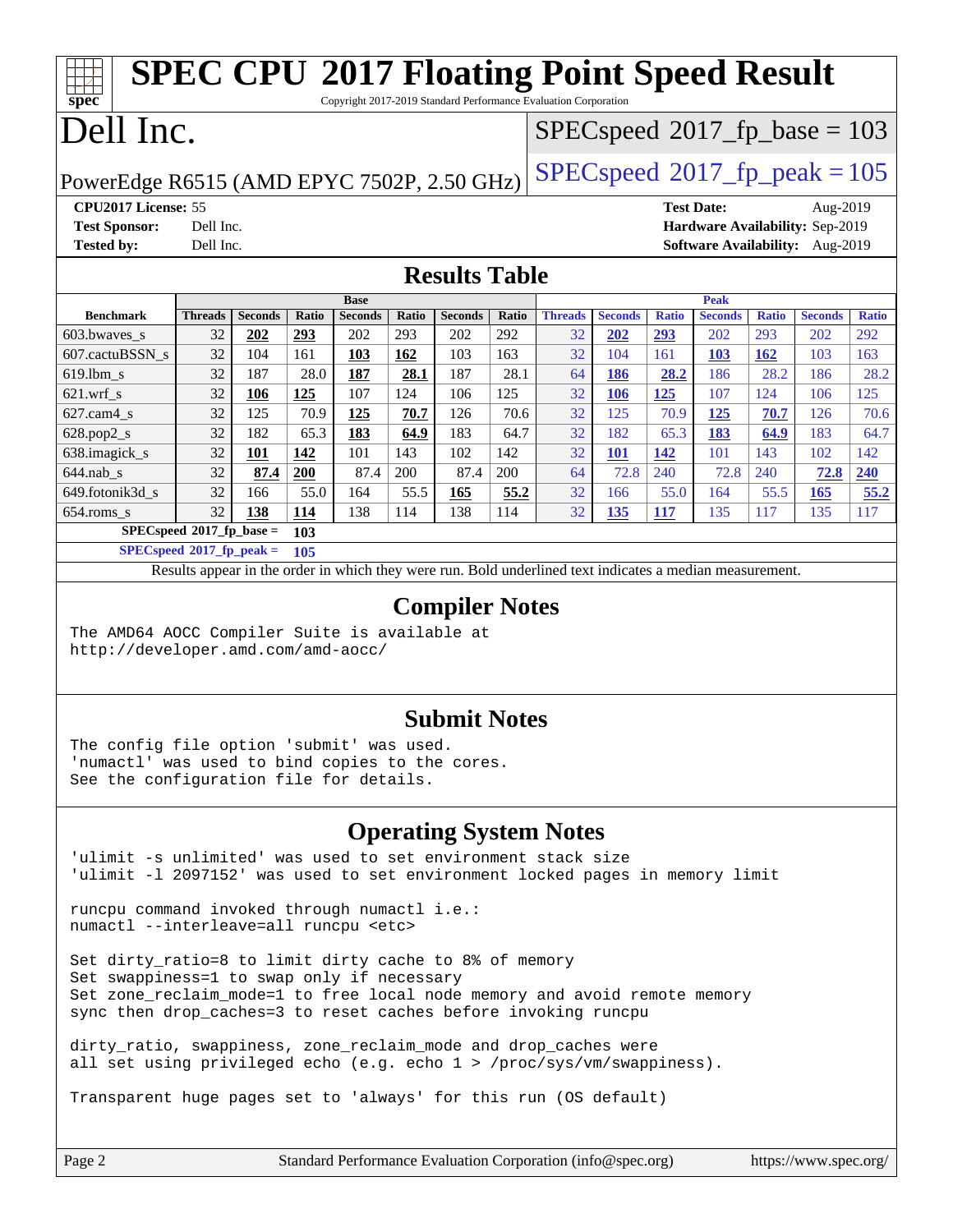### **[spec](http://www.spec.org/) [SPEC CPU](http://www.spec.org/auto/cpu2017/Docs/result-fields.html#SPECCPU2017FloatingPointSpeedResult)[2017 Floating Point Speed Result](http://www.spec.org/auto/cpu2017/Docs/result-fields.html#SPECCPU2017FloatingPointSpeedResult)** Copyright 2017-2019 Standard Performance Evaluation Corporation Dell Inc. PowerEdge R6515 (AMD EPYC 7502P, 2.50 GHz)  $\left|$  [SPECspeed](http://www.spec.org/auto/cpu2017/Docs/result-fields.html#SPECspeed2017fppeak)<sup>®</sup>[2017\\_fp\\_peak = 1](http://www.spec.org/auto/cpu2017/Docs/result-fields.html#SPECspeed2017fppeak)05 [SPECspeed](http://www.spec.org/auto/cpu2017/Docs/result-fields.html#SPECspeed2017fpbase)<sup>®</sup>2017 fp base = 103 **[CPU2017 License:](http://www.spec.org/auto/cpu2017/Docs/result-fields.html#CPU2017License)** 55 **[Test Date:](http://www.spec.org/auto/cpu2017/Docs/result-fields.html#TestDate)** Aug-2019 **[Test Sponsor:](http://www.spec.org/auto/cpu2017/Docs/result-fields.html#TestSponsor)** Dell Inc. **[Hardware Availability:](http://www.spec.org/auto/cpu2017/Docs/result-fields.html#HardwareAvailability)** Sep-2019 **[Tested by:](http://www.spec.org/auto/cpu2017/Docs/result-fields.html#Testedby)** Dell Inc. **[Software Availability:](http://www.spec.org/auto/cpu2017/Docs/result-fields.html#SoftwareAvailability)** Aug-2019 **[General Notes](http://www.spec.org/auto/cpu2017/Docs/result-fields.html#GeneralNotes)** Environment variables set by runcpu before the start of the run: GOMP\_CPU\_AFFINITY = "0-63" LD\_LIBRARY\_PATH = "/root/cpu2017-1.0.5/amd\_speed\_aocc200\_rome\_B\_lib/64; /root/cpu2017-1.0.5/amd\_speed\_aocc200\_rome\_B\_lib/32" MALLOC\_CONF = "retain:true" OMP\_DYNAMIC = "false" OMP\_SCHEDULE = "static" OMP\_STACKSIZE = "128M" OMP\_THREAD\_LIMIT = "64" Binaries were compiled on a system with 2x AMD EPYC 7601 CPU + 512GB Memory using Fedora 26 NA: The test sponsor attests, as of date of publication, that CVE-2017-5754 (Meltdown) is mitigated in the system as tested and documented. Yes: The test sponsor attests, as of date of publication, that CVE-2017-5753 (Spectre variant 1) is mitigated in the system as tested and documented. Yes: The test sponsor attests, as of date of publication, that CVE-2017-5715 (Spectre variant 2) is mitigated in the system as tested and documented. jemalloc: configured and built with GCC v9.1.0 in Ubuntu 19.04 with -O3 -znver2 -flto jemalloc 5.1.0 is available here: <https://github.com/jemalloc/jemalloc/releases/download/5.1.0/jemalloc-5.1.0.tar.bz2> **[Platform Notes](http://www.spec.org/auto/cpu2017/Docs/result-fields.html#PlatformNotes)** BIOS settings: NUMA Nodes Per Socket set to 4 CCX as NUMA Domain set to Enabled System Profile set to Custom CPU Power Management set to Maximum Performance Memory Frequency set to Maximum Performance Turbo Boost Enabled C states set to Enabled Memory Patrol Scrub Disabled Memory Refresh Rate set to 1x PCI ASPM L1 Link Power Management Disabled Determinism Slider set to Power Determinism Efficiency Optimized Mode Disabled Sysinfo program /root/cpu2017-1.0.5/bin/sysinfo Rev: r5974 of 2018-05-19 9bcde8f2999c33d61f64985e45859ea9 running on linux-g3ob Tue Aug 27 12:56:02 2019 SUT (System Under Test) info as seen by some common utilities. For more information on this section, see <https://www.spec.org/cpu2017/Docs/config.html#sysinfo> **(Continued on next page)**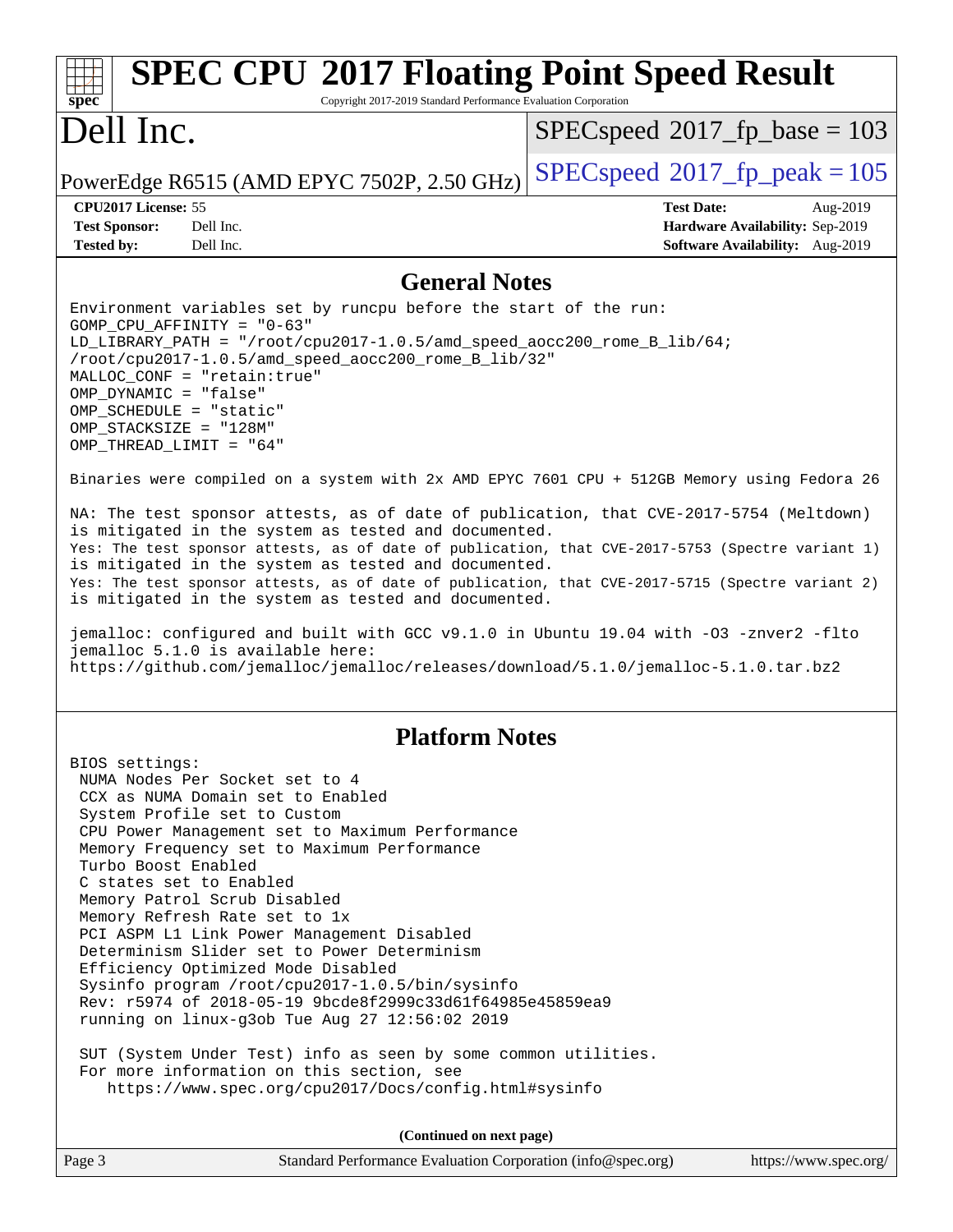| spec <sup>®</sup>                                                                                                                                                                                                                                                                                                                                                                                                                                                                                                                                                                          | <b>SPEC CPU®2017 Floating Point Speed Result</b><br>Copyright 2017-2019 Standard Performance Evaluation Corporation                                                                                                                                                                                                                                                                                                                                                                                                                                                                                                                                                                                                                                             |                   |                                                                                |
|--------------------------------------------------------------------------------------------------------------------------------------------------------------------------------------------------------------------------------------------------------------------------------------------------------------------------------------------------------------------------------------------------------------------------------------------------------------------------------------------------------------------------------------------------------------------------------------------|-----------------------------------------------------------------------------------------------------------------------------------------------------------------------------------------------------------------------------------------------------------------------------------------------------------------------------------------------------------------------------------------------------------------------------------------------------------------------------------------------------------------------------------------------------------------------------------------------------------------------------------------------------------------------------------------------------------------------------------------------------------------|-------------------|--------------------------------------------------------------------------------|
| Dell Inc.                                                                                                                                                                                                                                                                                                                                                                                                                                                                                                                                                                                  |                                                                                                                                                                                                                                                                                                                                                                                                                                                                                                                                                                                                                                                                                                                                                                 |                   | $SPEC speed^{\circ}2017\_fp\_base = 103$                                       |
| PowerEdge R6515 (AMD EPYC 7502P, 2.50 GHz)                                                                                                                                                                                                                                                                                                                                                                                                                                                                                                                                                 |                                                                                                                                                                                                                                                                                                                                                                                                                                                                                                                                                                                                                                                                                                                                                                 |                   | $SPEC speed^{\circ}2017$ fp peak = 105                                         |
| CPU2017 License: 55<br>Dell Inc.<br><b>Test Sponsor:</b><br>Dell Inc.<br><b>Tested by:</b>                                                                                                                                                                                                                                                                                                                                                                                                                                                                                                 |                                                                                                                                                                                                                                                                                                                                                                                                                                                                                                                                                                                                                                                                                                                                                                 | <b>Test Date:</b> | Aug-2019<br>Hardware Availability: Sep-2019<br>Software Availability: Aug-2019 |
|                                                                                                                                                                                                                                                                                                                                                                                                                                                                                                                                                                                            |                                                                                                                                                                                                                                                                                                                                                                                                                                                                                                                                                                                                                                                                                                                                                                 |                   |                                                                                |
|                                                                                                                                                                                                                                                                                                                                                                                                                                                                                                                                                                                            | <b>Platform Notes (Continued)</b>                                                                                                                                                                                                                                                                                                                                                                                                                                                                                                                                                                                                                                                                                                                               |                   |                                                                                |
| From /proc/cpuinfo<br>"physical id"s (chips)<br>$\mathbf{1}$<br>64 "processors"<br>cpu cores : 32<br>siblings : 64<br>25 26 27 28 29 30 31                                                                                                                                                                                                                                                                                                                                                                                                                                                 | model name: AMD EPYC 7502P 32-Core Processor<br>cores, siblings (Caution: counting these is hw and system dependent. The following<br>excerpts from /proc/cpuinfo might not be reliable. Use with caution.)<br>physical 0: cores 0 1 2 3 4 5 6 7 8 9 10 11 12 13 14 15 16 17 18 19 20 21 22 23 24                                                                                                                                                                                                                                                                                                                                                                                                                                                               |                   |                                                                                |
| From 1scpu:<br>Architecture:<br>$CPU$ op-mode( $s$ ):<br>Byte Order:<br>Address sizes:<br>CPU(s):<br>On-line CPU(s) list: $0-63$<br>Thread(s) per core:<br>$Core(s)$ per socket:<br>Socket(s):<br>NUMA $node(s):$<br>Vendor ID:<br>CPU family:<br>Model:<br>Model name:<br>Stepping:<br>CPU MHz:<br>BogoMIPS:<br>Virtualization:<br>Lld cache:<br>Lli cache:<br>L2 cache:<br>L3 cache:<br>NUMA node0 CPU(s):<br>NUMA nodel CPU(s):<br>NUMA node2 CPU(s):<br>NUMA $node3$ CPU $(s)$ :<br>NUMA node4 CPU(s):<br>NUMA node5 $CPU(s):$<br>NUMA node6 $CPU(s):$<br>NUMA node7 CPU(s):<br>Flaqs: | x86 64<br>$32$ -bit, $64$ -bit<br>Little Endian<br>43 bits physical, 48 bits virtual<br>64<br>2<br>32<br>1<br>8<br>AuthenticAMD<br>23<br>49<br>AMD EPYC 7502P 32-Core Processor<br>0<br>2495.461<br>4990.92<br>$AMD-V$<br>32K<br>32K<br>512K<br>16384K<br>$0 - 3, 32 - 35$<br>$4 - 7, 36 - 39$<br>$8 - 11, 40 - 43$<br>$12 - 15, 44 - 47$<br>$16 - 19, 48 - 51$<br>$20 - 23, 52 - 55$<br>$24 - 27, 56 - 59$<br>$28 - 31,60 - 63$<br>fpu vme de pse tsc msr pae mce cx8 apic sep mtrr pge mca cmov<br>pat pse36 clflush mmx fxsr sse sse2 ht syscall nx mmxext fxsr_opt pdpe1gb rdtscp lm<br>constant_tsc rep_good nopl xtopology nonstop_tsc cpuid extd_apicid aperfmperf pni<br>pclmulqdq monitor ssse3 fma cx16 sse4_1 sse4_2 movbe popcnt aes xsave avx f16c |                   |                                                                                |
|                                                                                                                                                                                                                                                                                                                                                                                                                                                                                                                                                                                            | (Continued on next page)                                                                                                                                                                                                                                                                                                                                                                                                                                                                                                                                                                                                                                                                                                                                        |                   |                                                                                |
| Page 4                                                                                                                                                                                                                                                                                                                                                                                                                                                                                                                                                                                     | Standard Performance Evaluation Corporation (info@spec.org)                                                                                                                                                                                                                                                                                                                                                                                                                                                                                                                                                                                                                                                                                                     |                   | https://www.spec.org/                                                          |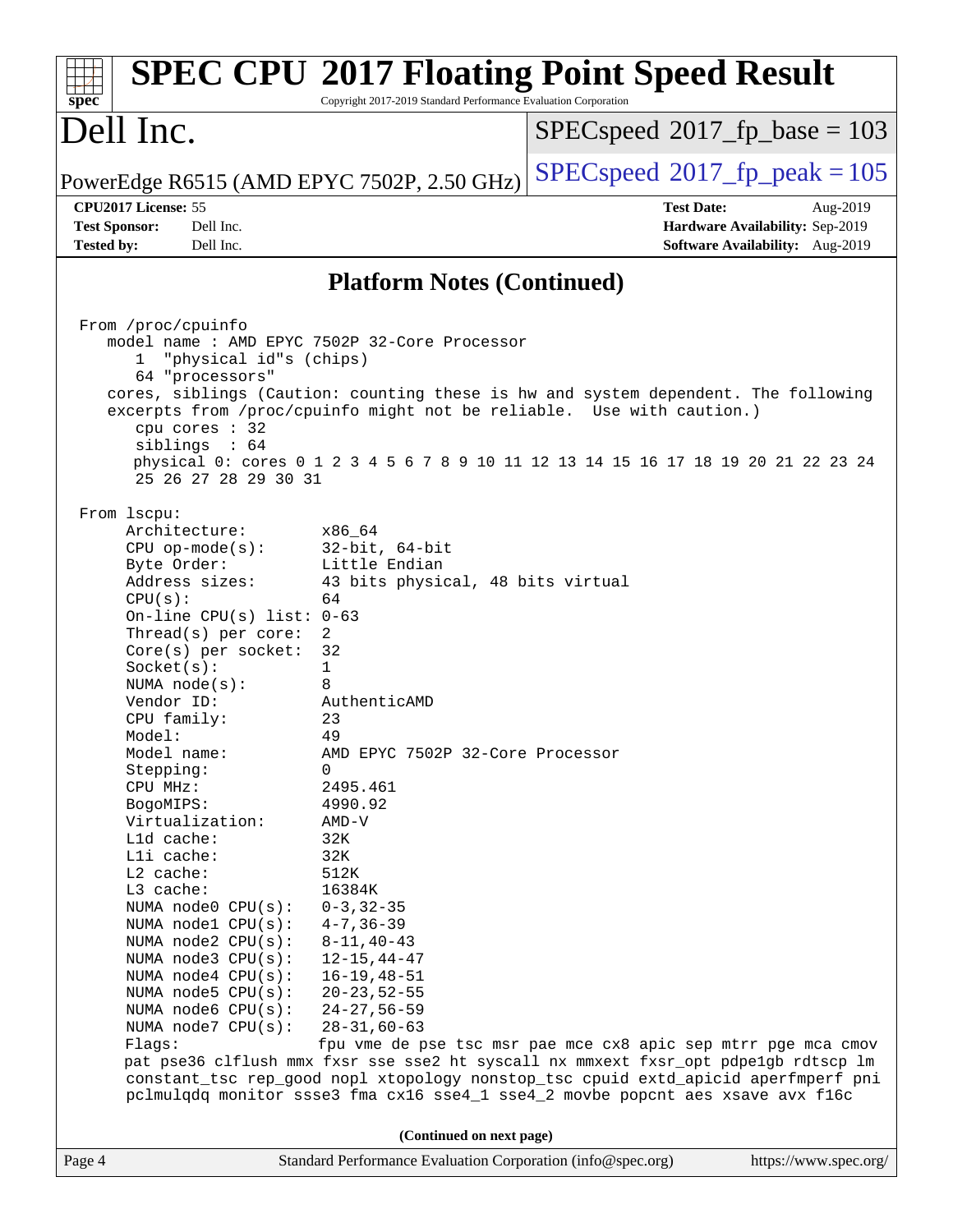| <b>SPEC CPU®2017 Floating Point Speed Result</b><br>Copyright 2017-2019 Standard Performance Evaluation Corporation<br>spec <sup>®</sup>                                                                                                                                                                                                                                                                                                                                                                                                                                                                                                                                                                                                                                                                                                                                                                                                                                                                                                                                                                                                                                                                                                                                                                                                                        |                                                                                                     |  |  |  |  |
|-----------------------------------------------------------------------------------------------------------------------------------------------------------------------------------------------------------------------------------------------------------------------------------------------------------------------------------------------------------------------------------------------------------------------------------------------------------------------------------------------------------------------------------------------------------------------------------------------------------------------------------------------------------------------------------------------------------------------------------------------------------------------------------------------------------------------------------------------------------------------------------------------------------------------------------------------------------------------------------------------------------------------------------------------------------------------------------------------------------------------------------------------------------------------------------------------------------------------------------------------------------------------------------------------------------------------------------------------------------------|-----------------------------------------------------------------------------------------------------|--|--|--|--|
| Dell Inc.                                                                                                                                                                                                                                                                                                                                                                                                                                                                                                                                                                                                                                                                                                                                                                                                                                                                                                                                                                                                                                                                                                                                                                                                                                                                                                                                                       | $SPEC speed^{\circ}2017$ fp base = 103                                                              |  |  |  |  |
| PowerEdge R6515 (AMD EPYC 7502P, 2.50 GHz)                                                                                                                                                                                                                                                                                                                                                                                                                                                                                                                                                                                                                                                                                                                                                                                                                                                                                                                                                                                                                                                                                                                                                                                                                                                                                                                      | $SPEC speed^{\circ}2017$ fp peak = 105                                                              |  |  |  |  |
| CPU2017 License: 55<br><b>Test Sponsor:</b><br>Dell Inc.<br><b>Tested by:</b><br>Dell Inc.                                                                                                                                                                                                                                                                                                                                                                                                                                                                                                                                                                                                                                                                                                                                                                                                                                                                                                                                                                                                                                                                                                                                                                                                                                                                      | <b>Test Date:</b><br>Aug-2019<br>Hardware Availability: Sep-2019<br>Software Availability: Aug-2019 |  |  |  |  |
| <b>Platform Notes (Continued)</b>                                                                                                                                                                                                                                                                                                                                                                                                                                                                                                                                                                                                                                                                                                                                                                                                                                                                                                                                                                                                                                                                                                                                                                                                                                                                                                                               |                                                                                                     |  |  |  |  |
| rdrand lahf_lm cmp_legacy svm extapic cr8_legacy abm sse4a misalignsse 3dnowprefetch<br>osvw ibs skinit wdt tce topoext perfctr_core perfctr_nb bpext perfctr_12 mwaitx cpb<br>cat_13 cdp_13 hw_pstate sme ssbd sev ibrs ibpb stibp vmmcall fsgsbase bmil avx2 smep<br>bmi2 cqm rdt_a rdseed adx smap clflushopt clwb sha_ni xsaveopt xsavec xgetbvl xsaves<br>cqm_llc cqm_occup_llc cqm_mbm_total cqm_mbm_local clzero irperf xsaveerptr arat npt<br>lbrv svm_lock nrip_save tsc_scale vmcb_clean flushbyasid decodeassists pausefilter<br>pfthreshold avic v_vmsave_vmload vgif umip rdpid overflow_recov succor smca<br>/proc/cpuinfo cache data<br>cache size : 512 KB                                                                                                                                                                                                                                                                                                                                                                                                                                                                                                                                                                                                                                                                                      |                                                                                                     |  |  |  |  |
| From numactl --hardware WARNING: a numactl 'node' might or might not correspond to a<br>physical chip.<br>available: 8 nodes (0-7)<br>node 0 cpus: 0 1 2 3 32 33 34 35<br>node 0 size: 31691 MB<br>node 0 free: 31356 MB<br>node 1 cpus: 4 5 6 7 36 37 38 39<br>node 1 size: 32253 MB<br>node 1 free: 32154 MB<br>node 2 cpus: 8 9 10 11 40 41 42 43<br>node 2 size: 32254 MB<br>node 2 free: 32196 MB<br>node 3 cpus: 12 13 14 15 44 45 46 47<br>node 3 size: 32253 MB<br>node 3 free: 32203 MB<br>node 4 cpus: 16 17 18 19 48 49 50 51<br>node 4 size: 32224 MB<br>node 4 free: 32160 MB<br>node 5 cpus: 20 21 22 23 52 53 54 55<br>node 5 size: 32253 MB<br>node 5 free: 32184 MB<br>node 6 cpus: 24 25 26 27 56 57 58 59<br>node 6 size: 32254 MB<br>node 6 free: 32181 MB<br>node 7 cpus: 28 29 30 31 60 61 62 63<br>node 7 size: 32240 MB<br>node 7 free: 32188 MB<br>node distances:<br>$\mathbf 0$<br>$\mathbf 1$<br>node<br>2<br>5<br>7<br>3<br>4<br>6<br>$12$<br>12<br>$1\,2$<br>12<br>0:<br>10<br>11<br>12<br>12<br>12<br>12<br>12<br>12<br>1:<br>11<br>10<br>12<br>12<br>2:<br>12<br>12<br>12<br>12<br>12<br>10<br>11<br>12<br>3:<br>12<br>12<br>11<br>12<br>12<br>12<br>10<br>12<br>4:<br>12<br>12<br>12<br>12<br>11<br>12<br>10<br>12<br>5:<br>12<br>12<br>12<br>12<br>11<br>10<br>12<br>12<br>6:<br>12<br>12<br>12<br>12<br>12<br>12<br>11<br>10 |                                                                                                     |  |  |  |  |
| (Continued on next page)                                                                                                                                                                                                                                                                                                                                                                                                                                                                                                                                                                                                                                                                                                                                                                                                                                                                                                                                                                                                                                                                                                                                                                                                                                                                                                                                        |                                                                                                     |  |  |  |  |
| Page 5<br>Standard Performance Evaluation Corporation (info@spec.org)                                                                                                                                                                                                                                                                                                                                                                                                                                                                                                                                                                                                                                                                                                                                                                                                                                                                                                                                                                                                                                                                                                                                                                                                                                                                                           | https://www.spec.org/                                                                               |  |  |  |  |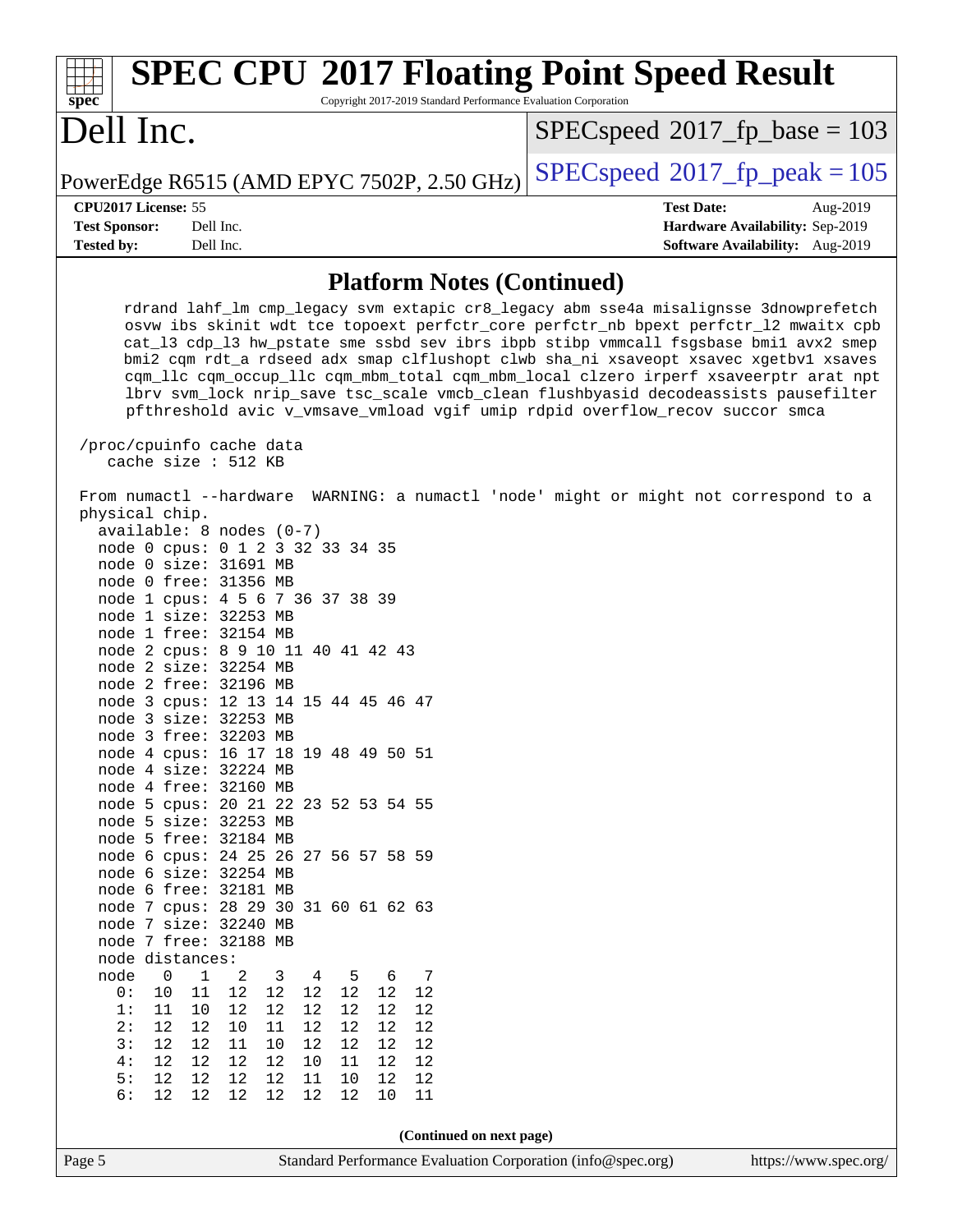| <b>SPEC CPU®2017 Floating Point Speed Result</b><br>Copyright 2017-2019 Standard Performance Evaluation Corporation<br>$s\overline{p}\overline{e}\overline{c}$                                                                                                                                                                                                                               |                                                                                                     |
|----------------------------------------------------------------------------------------------------------------------------------------------------------------------------------------------------------------------------------------------------------------------------------------------------------------------------------------------------------------------------------------------|-----------------------------------------------------------------------------------------------------|
| Dell Inc.                                                                                                                                                                                                                                                                                                                                                                                    | $SPEC speed^{\circ}2017\_fp\_base = 103$                                                            |
| PowerEdge R6515 (AMD EPYC 7502P, 2.50 GHz)                                                                                                                                                                                                                                                                                                                                                   | $SPEC speed^{\circ}2017$ _fp_peak = 105                                                             |
| CPU2017 License: 55<br><b>Test Sponsor:</b><br>Dell Inc.<br><b>Tested by:</b><br>Dell Inc.                                                                                                                                                                                                                                                                                                   | <b>Test Date:</b><br>Aug-2019<br>Hardware Availability: Sep-2019<br>Software Availability: Aug-2019 |
| <b>Platform Notes (Continued)</b>                                                                                                                                                                                                                                                                                                                                                            |                                                                                                     |
| 12 12<br>7:<br>11 10<br>12 12 12<br>12                                                                                                                                                                                                                                                                                                                                                       |                                                                                                     |
| From /proc/meminfo<br>MemTotal:<br>263606296 kB<br>HugePages_Total:<br>0<br>Hugepagesize:<br>2048 kB<br>From /etc/*release* /etc/*version*                                                                                                                                                                                                                                                   |                                                                                                     |
| os-release:<br>NAME="SLES"<br>VERSION="15-SP1"<br>VERSION_ID="15.1"<br>PRETTY_NAME="SUSE Linux Enterprise Server 15 SP1"<br>ID="sles"<br>ID_LIKE="suse"                                                                                                                                                                                                                                      |                                                                                                     |
| $ANSI$ _COLOR="0;32"<br>CPE_NAME="cpe:/o:suse:sles:15:sp1"                                                                                                                                                                                                                                                                                                                                   |                                                                                                     |
| uname $-a$ :<br>Linux linux-g3ob 4.12.14-195-default #1 SMP Tue May 7 10:55:11 UTC 2019 (8fba516)<br>x86_64 x86_64 x86_64 GNU/Linux                                                                                                                                                                                                                                                          |                                                                                                     |
| Kernel self-reported vulnerability status:                                                                                                                                                                                                                                                                                                                                                   |                                                                                                     |
| CVE-2017-5754 (Meltdown):<br>Not affected<br>CVE-2017-5753 (Spectre variant 1): Mitigation: __user pointer sanitization<br>CVE-2017-5715 (Spectre variant 2): Mitigation: Full AMD retpoline, IBPB: conditional,<br>IBRS_FW, STIBP: conditional, RSB filling                                                                                                                                 |                                                                                                     |
| run-level 3 Aug 26 15:27 last=5                                                                                                                                                                                                                                                                                                                                                              |                                                                                                     |
| SPEC is set to: /root/cpu2017-1.0.5<br>Filesystem<br>Type Size Used Avail Use% Mounted on<br>39G 402G<br>/dev/sda2<br>xfs<br>440G<br>$9\frac{6}{6}$ /                                                                                                                                                                                                                                        |                                                                                                     |
| Additional information from dmidecode follows. WARNING: Use caution when you interpret<br>this section. The 'dmidecode' program reads system data which is "intended to allow<br>hardware to be accurately determined", but the intent may not be met, as there are<br>frequent changes to hardware, firmware, and the "DMTF SMBIOS" standard.<br>BIOS Dell Inc. 1.0.3 08/23/2019<br>Memory: |                                                                                                     |
| 8x 802C8632802C 36ASF4G72PZ-3G2E2 32 GB 2 rank 3200<br>8x Not Specified Not Specified                                                                                                                                                                                                                                                                                                        |                                                                                                     |
| (End of data from sysinfo program)                                                                                                                                                                                                                                                                                                                                                           |                                                                                                     |
|                                                                                                                                                                                                                                                                                                                                                                                              |                                                                                                     |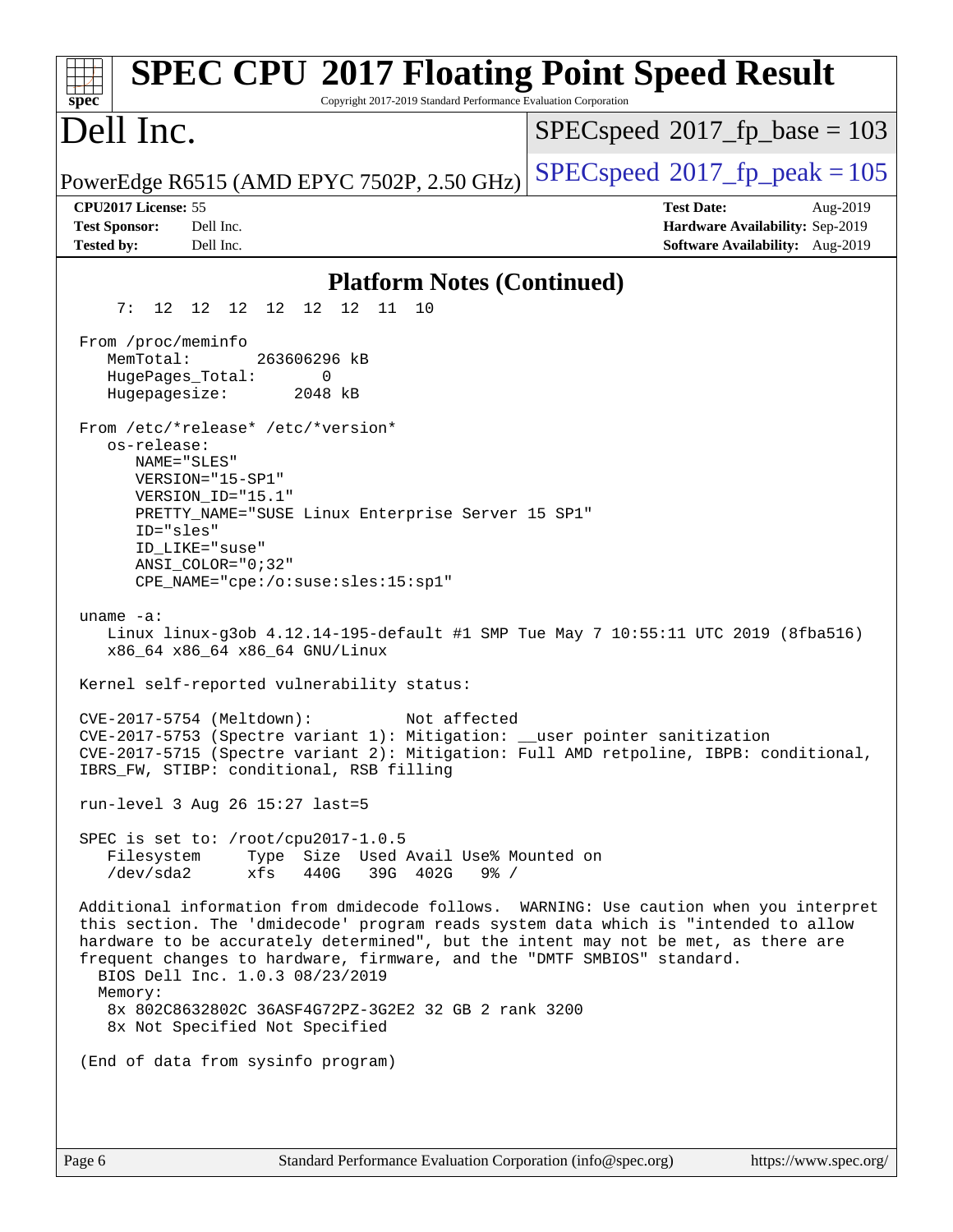| spec <sup>®</sup>                                                                                                                                                                                                                                                                                                                                                                                        | <b>SPEC CPU®2017 Floating Point Speed Result</b><br>Copyright 2017-2019 Standard Performance Evaluation Corporation                                                                                                                                                                                                  |                                          |                                                                                |  |  |
|----------------------------------------------------------------------------------------------------------------------------------------------------------------------------------------------------------------------------------------------------------------------------------------------------------------------------------------------------------------------------------------------------------|----------------------------------------------------------------------------------------------------------------------------------------------------------------------------------------------------------------------------------------------------------------------------------------------------------------------|------------------------------------------|--------------------------------------------------------------------------------|--|--|
| Dell Inc.                                                                                                                                                                                                                                                                                                                                                                                                |                                                                                                                                                                                                                                                                                                                      | $SPEC speed^{\circ}2017\_fp\_base = 103$ |                                                                                |  |  |
|                                                                                                                                                                                                                                                                                                                                                                                                          | PowerEdge R6515 (AMD EPYC 7502P, 2.50 GHz)                                                                                                                                                                                                                                                                           | $SPEC speed^{\circ}2017$ fp peak = 105   |                                                                                |  |  |
| CPU2017 License: 55<br><b>Test Sponsor:</b><br><b>Tested by:</b>                                                                                                                                                                                                                                                                                                                                         | Dell Inc.<br>Dell Inc.                                                                                                                                                                                                                                                                                               | <b>Test Date:</b>                        | Aug-2019<br>Hardware Availability: Sep-2019<br>Software Availability: Aug-2019 |  |  |
|                                                                                                                                                                                                                                                                                                                                                                                                          | <b>Compiler Version Notes</b>                                                                                                                                                                                                                                                                                        |                                          |                                                                                |  |  |
| C                                                                                                                                                                                                                                                                                                                                                                                                        | 619.1bm_s(base, peak) 638.imagick_s(base, peak)<br>644.nab_s(base, peak)                                                                                                                                                                                                                                             |                                          |                                                                                |  |  |
| Thread model: posix                                                                                                                                                                                                                                                                                                                                                                                      | AOCC.LLVM.2.0.0.B191.2019_07_19 clang version 8.0.0 (CLANG: Jenkins<br>AOCC_2_0_0-Build#191) (based on LLVM AOCC.LLVM.2.0.0.B191.2019_07_19)<br>Target: x86_64-unknown-linux-gnu<br>InstalledDir: /sppo/dev/compilers/aocc-compiler-2.0.0/bin                                                                        |                                          |                                                                                |  |  |
|                                                                                                                                                                                                                                                                                                                                                                                                          | $C++$ , C, Fortran   607.cactuBSSN_s(base, peak)                                                                                                                                                                                                                                                                     |                                          |                                                                                |  |  |
| Thread model: posix                                                                                                                                                                                                                                                                                                                                                                                      | AOCC.LLVM.2.0.0.B191.2019_07_19 clang version 8.0.0 (CLANG: Jenkins<br>AOCC_2_0_0-Build#191) (based on LLVM AOCC.LLVM.2.0.0.B191.2019_07_19)<br>Target: x86_64-unknown-linux-gnu<br>InstalledDir: /sppo/dev/compilers/aocc-compiler-2.0.0/bin<br>AOCC.LLVM.2.0.0.B191.2019_07_19 clang version 8.0.0 (CLANG: Jenkins |                                          |                                                                                |  |  |
| AOCC_2_0_0-Build#191) (based on LLVM AOCC.LLVM.2.0.0.B191.2019_07_19)<br>Target: x86_64-unknown-linux-gnu<br>Thread model: posix<br>InstalledDir: /sppo/dev/compilers/aocc-compiler-2.0.0/bin<br>AOCC.LLVM.2.0.0.B191.2019_07_19 clang version 8.0.0 (CLANG: Jenkins<br>AOCC_2_0_0-Build#191) (based on LLVM AOCC.LLVM.2.0.0.B191.2019_07_19)<br>Target: x86_64-unknown-linux-gnu<br>Thread model: posix |                                                                                                                                                                                                                                                                                                                      |                                          |                                                                                |  |  |
|                                                                                                                                                                                                                                                                                                                                                                                                          | InstalledDir: /sppo/dev/compilers/aocc-compiler-2.0.0/bin                                                                                                                                                                                                                                                            |                                          |                                                                                |  |  |
| Fortran                                                                                                                                                                                                                                                                                                                                                                                                  | 603.bwaves_s(base, peak) 649.fotonik3d_s(base, peak)<br>654.roms_s(base, peak)                                                                                                                                                                                                                                       |                                          |                                                                                |  |  |
| Thread model: posix                                                                                                                                                                                                                                                                                                                                                                                      | AOCC.LLVM.2.0.0.B191.2019_07_19 clang version 8.0.0 (CLANG: Jenkins<br>AOCC_2_0_0-Build#191) (based on LLVM AOCC.LLVM.2.0.0.B191.2019_07_19)<br>Target: x86_64-unknown-linux-gnu<br>InstalledDir: /sppo/dev/compilers/aocc-compiler-2.0.0/bin                                                                        |                                          |                                                                                |  |  |
| Fortran, C                                                                                                                                                                                                                                                                                                                                                                                               | $621.wrf_s(base, peak)$ $627.cam4_s(base, peak)$<br>$  628.pop2_s(base, peak)$                                                                                                                                                                                                                                       |                                          |                                                                                |  |  |
|                                                                                                                                                                                                                                                                                                                                                                                                          | AOCC.LLVM.2.0.0.B191.2019_07_19 clang version 8.0.0 (CLANG: Jenkins                                                                                                                                                                                                                                                  |                                          |                                                                                |  |  |
| (Continued on next page)                                                                                                                                                                                                                                                                                                                                                                                 |                                                                                                                                                                                                                                                                                                                      |                                          |                                                                                |  |  |
| Page 7                                                                                                                                                                                                                                                                                                                                                                                                   | Standard Performance Evaluation Corporation (info@spec.org)                                                                                                                                                                                                                                                          |                                          | https://www.spec.org/                                                          |  |  |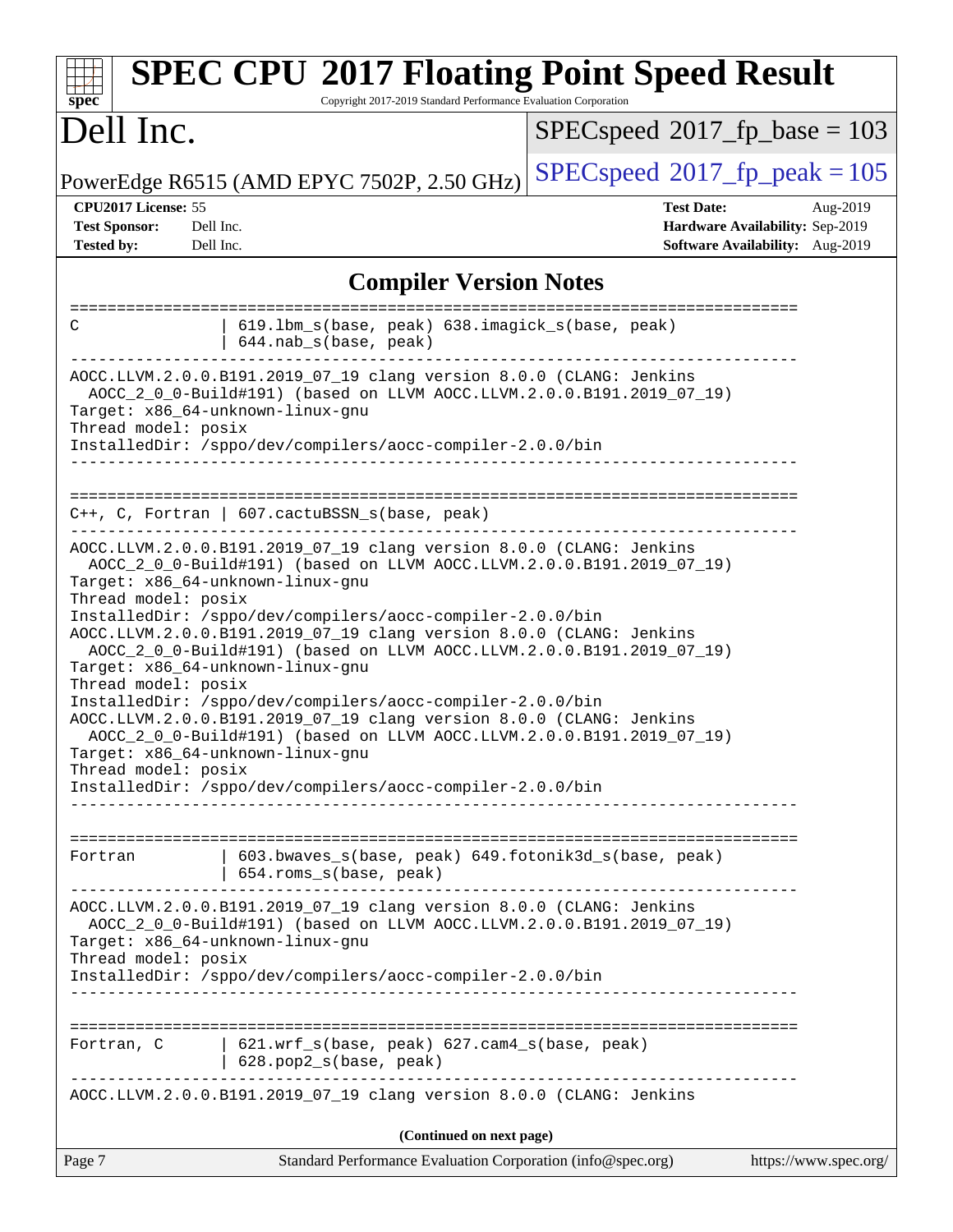# **[SPEC CPU](http://www.spec.org/auto/cpu2017/Docs/result-fields.html#SPECCPU2017FloatingPointSpeedResult)[2017 Floating Point Speed Result](http://www.spec.org/auto/cpu2017/Docs/result-fields.html#SPECCPU2017FloatingPointSpeedResult)**

Copyright 2017-2019 Standard Performance Evaluation Corporation

### Dell Inc.

**[spec](http://www.spec.org/)**

 $SPEC speed^{\circ}2017\_fp\_base = 103$ 

PowerEdge R6515 (AMD EPYC 7502P, 2.50 GHz)  $\left|$  [SPECspeed](http://www.spec.org/auto/cpu2017/Docs/result-fields.html#SPECspeed2017fppeak)®[2017\\_fp\\_peak = 1](http://www.spec.org/auto/cpu2017/Docs/result-fields.html#SPECspeed2017fppeak)05

#### **[CPU2017 License:](http://www.spec.org/auto/cpu2017/Docs/result-fields.html#CPU2017License)** 55 **[Test Date:](http://www.spec.org/auto/cpu2017/Docs/result-fields.html#TestDate)** Aug-2019

**[Tested by:](http://www.spec.org/auto/cpu2017/Docs/result-fields.html#Testedby)** Dell Inc. **[Software Availability:](http://www.spec.org/auto/cpu2017/Docs/result-fields.html#SoftwareAvailability)** Aug-2019

**[Test Sponsor:](http://www.spec.org/auto/cpu2017/Docs/result-fields.html#TestSponsor)** Dell Inc. **[Hardware Availability:](http://www.spec.org/auto/cpu2017/Docs/result-fields.html#HardwareAvailability)** Sep-2019

### **[Compiler Version Notes \(Continued\)](http://www.spec.org/auto/cpu2017/Docs/result-fields.html#CompilerVersionNotes)**

 AOCC\_2\_0\_0-Build#191) (based on LLVM AOCC.LLVM.2.0.0.B191.2019\_07\_19) Target: x86\_64-unknown-linux-gnu Thread model: posix InstalledDir: /sppo/dev/compilers/aocc-compiler-2.0.0/bin AOCC.LLVM.2.0.0.B191.2019\_07\_19 clang version 8.0.0 (CLANG: Jenkins AOCC\_2\_0\_0-Build#191) (based on LLVM AOCC.LLVM.2.0.0.B191.2019\_07\_19) Target: x86\_64-unknown-linux-gnu Thread model: posix InstalledDir: /sppo/dev/compilers/aocc-compiler-2.0.0/bin ------------------------------------------------------------------------------

### **[Base Compiler Invocation](http://www.spec.org/auto/cpu2017/Docs/result-fields.html#BaseCompilerInvocation)**

[C benchmarks](http://www.spec.org/auto/cpu2017/Docs/result-fields.html#Cbenchmarks): [clang](http://www.spec.org/cpu2017/results/res2019q3/cpu2017-20190831-17282.flags.html#user_CCbase_clang-c)

[Fortran benchmarks](http://www.spec.org/auto/cpu2017/Docs/result-fields.html#Fortranbenchmarks): [flang](http://www.spec.org/cpu2017/results/res2019q3/cpu2017-20190831-17282.flags.html#user_FCbase_flang)

[Benchmarks using both Fortran and C](http://www.spec.org/auto/cpu2017/Docs/result-fields.html#BenchmarksusingbothFortranandC): [flang](http://www.spec.org/cpu2017/results/res2019q3/cpu2017-20190831-17282.flags.html#user_CC_FCbase_flang) [clang](http://www.spec.org/cpu2017/results/res2019q3/cpu2017-20190831-17282.flags.html#user_CC_FCbase_clang-c)

[Benchmarks using Fortran, C, and C++:](http://www.spec.org/auto/cpu2017/Docs/result-fields.html#BenchmarksusingFortranCandCXX) [clang++](http://www.spec.org/cpu2017/results/res2019q3/cpu2017-20190831-17282.flags.html#user_CC_CXX_FCbase_clang-cpp) [clang](http://www.spec.org/cpu2017/results/res2019q3/cpu2017-20190831-17282.flags.html#user_CC_CXX_FCbase_clang-c) [flang](http://www.spec.org/cpu2017/results/res2019q3/cpu2017-20190831-17282.flags.html#user_CC_CXX_FCbase_flang)

### **[Base Portability Flags](http://www.spec.org/auto/cpu2017/Docs/result-fields.html#BasePortabilityFlags)**

 603.bwaves\_s: [-DSPEC\\_LP64](http://www.spec.org/cpu2017/results/res2019q3/cpu2017-20190831-17282.flags.html#suite_baseEXTRA_PORTABILITY603_bwaves_s_DSPEC_LP64) 607.cactuBSSN\_s: [-DSPEC\\_LP64](http://www.spec.org/cpu2017/results/res2019q3/cpu2017-20190831-17282.flags.html#suite_baseEXTRA_PORTABILITY607_cactuBSSN_s_DSPEC_LP64) 619.lbm\_s: [-DSPEC\\_LP64](http://www.spec.org/cpu2017/results/res2019q3/cpu2017-20190831-17282.flags.html#suite_baseEXTRA_PORTABILITY619_lbm_s_DSPEC_LP64) 621.wrf\_s: [-DSPEC\\_CASE\\_FLAG](http://www.spec.org/cpu2017/results/res2019q3/cpu2017-20190831-17282.flags.html#b621.wrf_s_baseCPORTABILITY_DSPEC_CASE_FLAG) [-Mbyteswapio](http://www.spec.org/cpu2017/results/res2019q3/cpu2017-20190831-17282.flags.html#user_baseFPORTABILITY621_wrf_s_F-mbyteswapio_543c39ce38db59bcbc3b888917ef58c313007ae1c27520b689e012995ae261114051d1d5efcb4182d175ce22a6a15532d3a9999882dd2c360e6d853f41da6883) [-DSPEC\\_LP64](http://www.spec.org/cpu2017/results/res2019q3/cpu2017-20190831-17282.flags.html#suite_baseEXTRA_PORTABILITY621_wrf_s_DSPEC_LP64) 627.cam4\_s: [-DSPEC\\_CASE\\_FLAG](http://www.spec.org/cpu2017/results/res2019q3/cpu2017-20190831-17282.flags.html#b627.cam4_s_basePORTABILITY_DSPEC_CASE_FLAG) [-DSPEC\\_LP64](http://www.spec.org/cpu2017/results/res2019q3/cpu2017-20190831-17282.flags.html#suite_baseEXTRA_PORTABILITY627_cam4_s_DSPEC_LP64) 628.pop2\_s: [-DSPEC\\_CASE\\_FLAG](http://www.spec.org/cpu2017/results/res2019q3/cpu2017-20190831-17282.flags.html#b628.pop2_s_baseCPORTABILITY_DSPEC_CASE_FLAG) [-Mbyteswapio](http://www.spec.org/cpu2017/results/res2019q3/cpu2017-20190831-17282.flags.html#user_baseFPORTABILITY628_pop2_s_F-mbyteswapio_543c39ce38db59bcbc3b888917ef58c313007ae1c27520b689e012995ae261114051d1d5efcb4182d175ce22a6a15532d3a9999882dd2c360e6d853f41da6883) [-DSPEC\\_LP64](http://www.spec.org/cpu2017/results/res2019q3/cpu2017-20190831-17282.flags.html#suite_baseEXTRA_PORTABILITY628_pop2_s_DSPEC_LP64) 638.imagick\_s: [-DSPEC\\_LP64](http://www.spec.org/cpu2017/results/res2019q3/cpu2017-20190831-17282.flags.html#suite_baseEXTRA_PORTABILITY638_imagick_s_DSPEC_LP64) 644.nab\_s: [-DSPEC\\_LP64](http://www.spec.org/cpu2017/results/res2019q3/cpu2017-20190831-17282.flags.html#suite_baseEXTRA_PORTABILITY644_nab_s_DSPEC_LP64) 649.fotonik3d\_s: [-DSPEC\\_LP64](http://www.spec.org/cpu2017/results/res2019q3/cpu2017-20190831-17282.flags.html#suite_baseEXTRA_PORTABILITY649_fotonik3d_s_DSPEC_LP64) 654.roms\_s: [-DSPEC\\_LP64](http://www.spec.org/cpu2017/results/res2019q3/cpu2017-20190831-17282.flags.html#suite_baseEXTRA_PORTABILITY654_roms_s_DSPEC_LP64)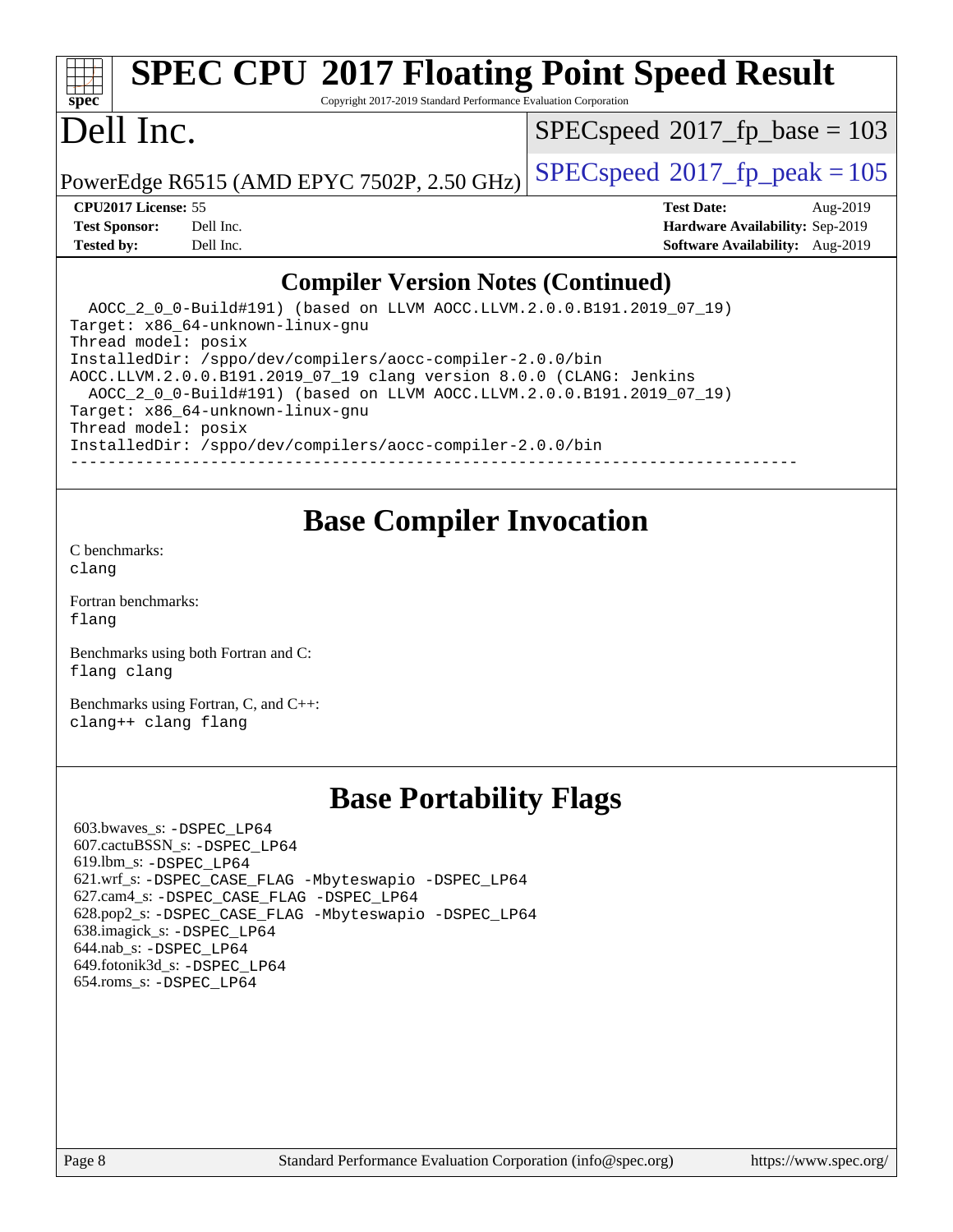# **[SPEC CPU](http://www.spec.org/auto/cpu2017/Docs/result-fields.html#SPECCPU2017FloatingPointSpeedResult)[2017 Floating Point Speed Result](http://www.spec.org/auto/cpu2017/Docs/result-fields.html#SPECCPU2017FloatingPointSpeedResult)**

Copyright 2017-2019 Standard Performance Evaluation Corporation

# Dell Inc.

**[spec](http://www.spec.org/)**

[SPECspeed](http://www.spec.org/auto/cpu2017/Docs/result-fields.html#SPECspeed2017fpbase)<sup>®</sup>2017 fp base = 103

#### **[CPU2017 License:](http://www.spec.org/auto/cpu2017/Docs/result-fields.html#CPU2017License)** 55 **[Test Date:](http://www.spec.org/auto/cpu2017/Docs/result-fields.html#TestDate)** Aug-2019

PowerEdge R6515 (AMD EPYC 7502P, 2.50 GHz)  $\left|$  [SPECspeed](http://www.spec.org/auto/cpu2017/Docs/result-fields.html#SPECspeed2017fppeak)<sup>®</sup>[2017\\_fp\\_peak = 1](http://www.spec.org/auto/cpu2017/Docs/result-fields.html#SPECspeed2017fppeak)05

**[Test Sponsor:](http://www.spec.org/auto/cpu2017/Docs/result-fields.html#TestSponsor)** Dell Inc. **[Hardware Availability:](http://www.spec.org/auto/cpu2017/Docs/result-fields.html#HardwareAvailability)** Sep-2019 **[Tested by:](http://www.spec.org/auto/cpu2017/Docs/result-fields.html#Testedby)** Dell Inc. **[Software Availability:](http://www.spec.org/auto/cpu2017/Docs/result-fields.html#SoftwareAvailability)** Aug-2019

### **[Base Optimization Flags](http://www.spec.org/auto/cpu2017/Docs/result-fields.html#BaseOptimizationFlags)**

#### [C benchmarks](http://www.spec.org/auto/cpu2017/Docs/result-fields.html#Cbenchmarks):

[-flto](http://www.spec.org/cpu2017/results/res2019q3/cpu2017-20190831-17282.flags.html#user_CCbase_aocc-flto) [-Wl,-mllvm -Wl,-function-specialize](http://www.spec.org/cpu2017/results/res2019q3/cpu2017-20190831-17282.flags.html#user_CCbase_F-function-specialize_7e7e661e57922243ee67c9a1251cb8910e607325179a0ce7f2884e09a6f5d4a5ef0ae4f37e8a2a11c95fc48e931f06dc2b6016f14b511fcb441e048bef1b065a) [-Wl,-mllvm -Wl,-region-vectorize](http://www.spec.org/cpu2017/results/res2019q3/cpu2017-20190831-17282.flags.html#user_CCbase_F-region-vectorize_fb6c6b5aa293c88efc6c7c2b52b20755e943585b1fe8658c35afef78727fff56e1a56891413c30e36b8e2a6f9a71126986319243e80eb6110b78b288f533c52b) [-Wl,-mllvm -Wl,-vector-library=LIBMVEC](http://www.spec.org/cpu2017/results/res2019q3/cpu2017-20190831-17282.flags.html#user_CCbase_F-use-vector-library_0a14b27fae317f283640384a31f7bfcc2bd4c1d0b5cfc618a3a430800c9b20217b00f61303eff223a3251b4f06ffbc9739dc5296db9d1fbb9ad24a3939d86d66) [-Wl,-mllvm -Wl,-reduce-array-computations=3](http://www.spec.org/cpu2017/results/res2019q3/cpu2017-20190831-17282.flags.html#user_CCbase_F-reduce-array-computations_b882aefe7a5dda4e33149f6299762b9a720dace3e498e13756f4c04e5a19edf5315c1f3993de2e61ec41e8c206231f84e05da7040e1bb5d69ba27d10a12507e4) [-O3](http://www.spec.org/cpu2017/results/res2019q3/cpu2017-20190831-17282.flags.html#user_CCbase_F-O3) [-ffast-math](http://www.spec.org/cpu2017/results/res2019q3/cpu2017-20190831-17282.flags.html#user_CCbase_aocc-ffast-math) [-march=znver2](http://www.spec.org/cpu2017/results/res2019q3/cpu2017-20190831-17282.flags.html#user_CCbase_aocc-march_3e2e19cff2eeef60c5d90b059483627c9ea47eca6d66670dbd53f9185f6439e27eb5e104cf773e9e8ab18c8842ce63e461a3e948d0214bd567ef3ade411bf467) [-fstruct-layout=3](http://www.spec.org/cpu2017/results/res2019q3/cpu2017-20190831-17282.flags.html#user_CCbase_F-struct-layout) [-mllvm -unroll-threshold=50](http://www.spec.org/cpu2017/results/res2019q3/cpu2017-20190831-17282.flags.html#user_CCbase_F-unroll-threshold_458874500b2c105d6d5cb4d7a611c40e2b16e9e3d26b355fea72d644c3673b4de4b3932662f0ed3dbec75c491a13da2d2ca81180bd779dc531083ef1e1e549dc) [-fremap-arrays](http://www.spec.org/cpu2017/results/res2019q3/cpu2017-20190831-17282.flags.html#user_CCbase_F-fremap-arrays) [-mllvm -function-specialize](http://www.spec.org/cpu2017/results/res2019q3/cpu2017-20190831-17282.flags.html#user_CCbase_F-function-specialize_233b3bdba86027f1b094368157e481c5bc59f40286dc25bfadc1858dcd5745c24fd30d5f188710db7fea399bcc9f44a80b3ce3aacc70a8870250c3ae5e1f35b8) [-mllvm -enable-gvn-hoist](http://www.spec.org/cpu2017/results/res2019q3/cpu2017-20190831-17282.flags.html#user_CCbase_F-enable-gvn-hoist_e5856354646dd6ca1333a0ad99b817e4cf8932b91b82809fd8fd47ceff7b22a89eba5c98fd3e3fa5200368fd772cec3dd56abc3c8f7b655a71b9f9848dddedd5) [-mllvm -reduce-array-computations=3](http://www.spec.org/cpu2017/results/res2019q3/cpu2017-20190831-17282.flags.html#user_CCbase_F-reduce-array-computations_aceadb8604558b566e0e3a0d7a3c1533923dd1fa0889614e16288028922629a28d5695c24d3b3be4306b1e311c54317dfffe3a2e57fbcaabc737a1798de39145) [-mllvm -global-vectorize-slp](http://www.spec.org/cpu2017/results/res2019q3/cpu2017-20190831-17282.flags.html#user_CCbase_F-global-vectorize-slp_a3935e8627af4ced727033b1ffd4db27f4d541a363d28d82bf4c2925fb3a0fd4115d6e42d13a2829f9e024d6608eb67a85cb49770f2da5c5ac8dbc737afad603) [-mllvm -vector-library=LIBMVEC](http://www.spec.org/cpu2017/results/res2019q3/cpu2017-20190831-17282.flags.html#user_CCbase_F-use-vector-library_e584e20b4f7ec96aa109254b65d8e01d864f3d68580371b9d93ed7c338191d4cfce20c3c864632264effc6bbe4c7c38153d02096a342ee92501c4a53204a7871) [-mllvm -inline-threshold=1000](http://www.spec.org/cpu2017/results/res2019q3/cpu2017-20190831-17282.flags.html#user_CCbase_dragonegg-llvm-inline-threshold_b7832241b0a6397e4ecdbaf0eb7defdc10f885c2a282fa3240fdc99844d543fda39cf8a4a9dccf68cf19b5438ac3b455264f478df15da0f4988afa40d8243bab) [-flv-function-specialization](http://www.spec.org/cpu2017/results/res2019q3/cpu2017-20190831-17282.flags.html#user_CCbase_F-flv-function-specialization) [-z muldefs](http://www.spec.org/cpu2017/results/res2019q3/cpu2017-20190831-17282.flags.html#user_CCbase_aocc-muldefs) [-DSPEC\\_OPENMP](http://www.spec.org/cpu2017/results/res2019q3/cpu2017-20190831-17282.flags.html#suite_CCbase_DSPEC_OPENMP) [-fopenmp](http://www.spec.org/cpu2017/results/res2019q3/cpu2017-20190831-17282.flags.html#user_CCbase_aocc-fopenmp) [-DUSE\\_OPENMP](http://www.spec.org/cpu2017/results/res2019q3/cpu2017-20190831-17282.flags.html#user_CCbase_F-DUSE_OPENMP) [-fopenmp=libomp](http://www.spec.org/cpu2017/results/res2019q3/cpu2017-20190831-17282.flags.html#user_CCbase_aocc-fopenmp_3eb6ab80166bcc84161ff8c20c8d5bc344f88119f45620444596454f7d72e99b7a0ceefc2d1b4d190bd07306bbfdfc20f11f5a2dc69c9b03c72239f8406741c3) [-lomp](http://www.spec.org/cpu2017/results/res2019q3/cpu2017-20190831-17282.flags.html#user_CCbase_F-lomp) [-lpthread](http://www.spec.org/cpu2017/results/res2019q3/cpu2017-20190831-17282.flags.html#user_CCbase_F-lpthread) [-ldl](http://www.spec.org/cpu2017/results/res2019q3/cpu2017-20190831-17282.flags.html#user_CCbase_F-ldl) [-lmvec](http://www.spec.org/cpu2017/results/res2019q3/cpu2017-20190831-17282.flags.html#user_CCbase_F-lmvec) [-lamdlibm](http://www.spec.org/cpu2017/results/res2019q3/cpu2017-20190831-17282.flags.html#user_CCbase_F-lamdlibm) [-ljemalloc](http://www.spec.org/cpu2017/results/res2019q3/cpu2017-20190831-17282.flags.html#user_CCbase_jemalloc-lib) [-lflang](http://www.spec.org/cpu2017/results/res2019q3/cpu2017-20190831-17282.flags.html#user_CCbase_F-lflang)

#### [Fortran benchmarks](http://www.spec.org/auto/cpu2017/Docs/result-fields.html#Fortranbenchmarks):

[-flto](http://www.spec.org/cpu2017/results/res2019q3/cpu2017-20190831-17282.flags.html#user_FCbase_aocc-flto) [-Wl,-mllvm -Wl,-function-specialize](http://www.spec.org/cpu2017/results/res2019q3/cpu2017-20190831-17282.flags.html#user_FCbase_F-function-specialize_7e7e661e57922243ee67c9a1251cb8910e607325179a0ce7f2884e09a6f5d4a5ef0ae4f37e8a2a11c95fc48e931f06dc2b6016f14b511fcb441e048bef1b065a) [-Wl,-mllvm -Wl,-region-vectorize](http://www.spec.org/cpu2017/results/res2019q3/cpu2017-20190831-17282.flags.html#user_FCbase_F-region-vectorize_fb6c6b5aa293c88efc6c7c2b52b20755e943585b1fe8658c35afef78727fff56e1a56891413c30e36b8e2a6f9a71126986319243e80eb6110b78b288f533c52b) [-Wl,-mllvm -Wl,-vector-library=LIBMVEC](http://www.spec.org/cpu2017/results/res2019q3/cpu2017-20190831-17282.flags.html#user_FCbase_F-use-vector-library_0a14b27fae317f283640384a31f7bfcc2bd4c1d0b5cfc618a3a430800c9b20217b00f61303eff223a3251b4f06ffbc9739dc5296db9d1fbb9ad24a3939d86d66) [-Wl,-mllvm -Wl,-reduce-array-computations=3](http://www.spec.org/cpu2017/results/res2019q3/cpu2017-20190831-17282.flags.html#user_FCbase_F-reduce-array-computations_b882aefe7a5dda4e33149f6299762b9a720dace3e498e13756f4c04e5a19edf5315c1f3993de2e61ec41e8c206231f84e05da7040e1bb5d69ba27d10a12507e4) [-O3](http://www.spec.org/cpu2017/results/res2019q3/cpu2017-20190831-17282.flags.html#user_FCbase_F-O3) [-march=znver2](http://www.spec.org/cpu2017/results/res2019q3/cpu2017-20190831-17282.flags.html#user_FCbase_aocc-march_3e2e19cff2eeef60c5d90b059483627c9ea47eca6d66670dbd53f9185f6439e27eb5e104cf773e9e8ab18c8842ce63e461a3e948d0214bd567ef3ade411bf467) [-funroll-loops](http://www.spec.org/cpu2017/results/res2019q3/cpu2017-20190831-17282.flags.html#user_FCbase_aocc-unroll-loops) [-Mrecursive](http://www.spec.org/cpu2017/results/res2019q3/cpu2017-20190831-17282.flags.html#user_FCbase_F-mrecursive_20a145d63f12d5750a899e17d4450b5b8b40330a9bb4af13688ca650e6fb30857bbbe44fb35cdbb895df6e5b2769de0a0d7659f51ff17acfbef6febafec4023f) [-mllvm -vector-library=LIBMVEC](http://www.spec.org/cpu2017/results/res2019q3/cpu2017-20190831-17282.flags.html#user_FCbase_F-use-vector-library_e584e20b4f7ec96aa109254b65d8e01d864f3d68580371b9d93ed7c338191d4cfce20c3c864632264effc6bbe4c7c38153d02096a342ee92501c4a53204a7871) [-z muldefs](http://www.spec.org/cpu2017/results/res2019q3/cpu2017-20190831-17282.flags.html#user_FCbase_aocc-muldefs) [-Kieee](http://www.spec.org/cpu2017/results/res2019q3/cpu2017-20190831-17282.flags.html#user_FCbase_F-kieee) [-fno-finite-math-only](http://www.spec.org/cpu2017/results/res2019q3/cpu2017-20190831-17282.flags.html#user_FCbase_aocc-fno-finite-math-only) [-DSPEC\\_OPENMP](http://www.spec.org/cpu2017/results/res2019q3/cpu2017-20190831-17282.flags.html#suite_FCbase_DSPEC_OPENMP) [-fopenmp](http://www.spec.org/cpu2017/results/res2019q3/cpu2017-20190831-17282.flags.html#user_FCbase_aocc-fopenmp) [-DUSE\\_OPENMP](http://www.spec.org/cpu2017/results/res2019q3/cpu2017-20190831-17282.flags.html#user_FCbase_F-DUSE_OPENMP) [-fopenmp=libomp](http://www.spec.org/cpu2017/results/res2019q3/cpu2017-20190831-17282.flags.html#user_FCbase_aocc-fopenmp_3eb6ab80166bcc84161ff8c20c8d5bc344f88119f45620444596454f7d72e99b7a0ceefc2d1b4d190bd07306bbfdfc20f11f5a2dc69c9b03c72239f8406741c3) [-lomp](http://www.spec.org/cpu2017/results/res2019q3/cpu2017-20190831-17282.flags.html#user_FCbase_F-lomp) [-lpthread](http://www.spec.org/cpu2017/results/res2019q3/cpu2017-20190831-17282.flags.html#user_FCbase_F-lpthread) [-ldl](http://www.spec.org/cpu2017/results/res2019q3/cpu2017-20190831-17282.flags.html#user_FCbase_F-ldl) [-lmvec](http://www.spec.org/cpu2017/results/res2019q3/cpu2017-20190831-17282.flags.html#user_FCbase_F-lmvec) [-lamdlibm](http://www.spec.org/cpu2017/results/res2019q3/cpu2017-20190831-17282.flags.html#user_FCbase_F-lamdlibm) [-ljemalloc](http://www.spec.org/cpu2017/results/res2019q3/cpu2017-20190831-17282.flags.html#user_FCbase_jemalloc-lib) [-lflang](http://www.spec.org/cpu2017/results/res2019q3/cpu2017-20190831-17282.flags.html#user_FCbase_F-lflang)

#### [Benchmarks using both Fortran and C](http://www.spec.org/auto/cpu2017/Docs/result-fields.html#BenchmarksusingbothFortranandC):

```
-flto -Wl,-mllvm -Wl,-function-specialize
-Wl,-mllvm -Wl,-region-vectorize -Wl,-mllvm -Wl,-vector-library=LIBMVEC
-Wl,-mllvm -Wl,-reduce-array-computations=3 -O3 -ffast-math
-march=znver2 -fstruct-layout=3 -mllvm -unroll-threshold=50
-fremap-arrays -mllvm -function-specialize -mllvm -enable-gvn-hoist
-mllvm -reduce-array-computations=3 -mllvm -global-vectorize-slp
-mllvm -vector-library=LIBMVEC -mllvm -inline-threshold=1000
-flv-function-specialization -funroll-loops -Mrecursive -z muldefs
-Kieee -fno-finite-math-only -DSPEC_OPENMP -fopenmp -DUSE_OPENMP
-fopenmp=libomp -lomp -lpthread -ldl -lmvec -lamdlibm -ljemalloc
-lflang
```
#### [Benchmarks using Fortran, C, and C++](http://www.spec.org/auto/cpu2017/Docs/result-fields.html#BenchmarksusingFortranCandCXX):

```
-std=c++98 -flto -Wl,-mllvm -Wl,-function-specialize
-Wl,-mllvm -Wl,-region-vectorize-Wl,-mllvm -Wl,-vector-library=LIBMVEC
-Wl,-mllvm -Wl,-reduce-array-computations=3
-Wl,-mllvm -Wl,-suppress-fmas -O3 -ffast-math -march=znver2
-fstruct-layout=3 -mllvm -unroll-threshold=50 -fremap-arrays
-mllvm -function-specialize -mllvm -enable-gvn-hoist
-mllvm -reduce-array-computations=3 -mllvm -global-vectorize-slp
-mllvm -vector-library=LIBMVEC -mllvm -inline-threshold=1000
-flv-function-specialization -mllvm -loop-unswitch-threshold=200000
-mllvm -unroll-threshold=100 -mllvm -enable-partial-unswitch
-funroll-loops -Mrecursive -z muldefs -Kieee -fno-finite-math-only
```
**(Continued on next page)**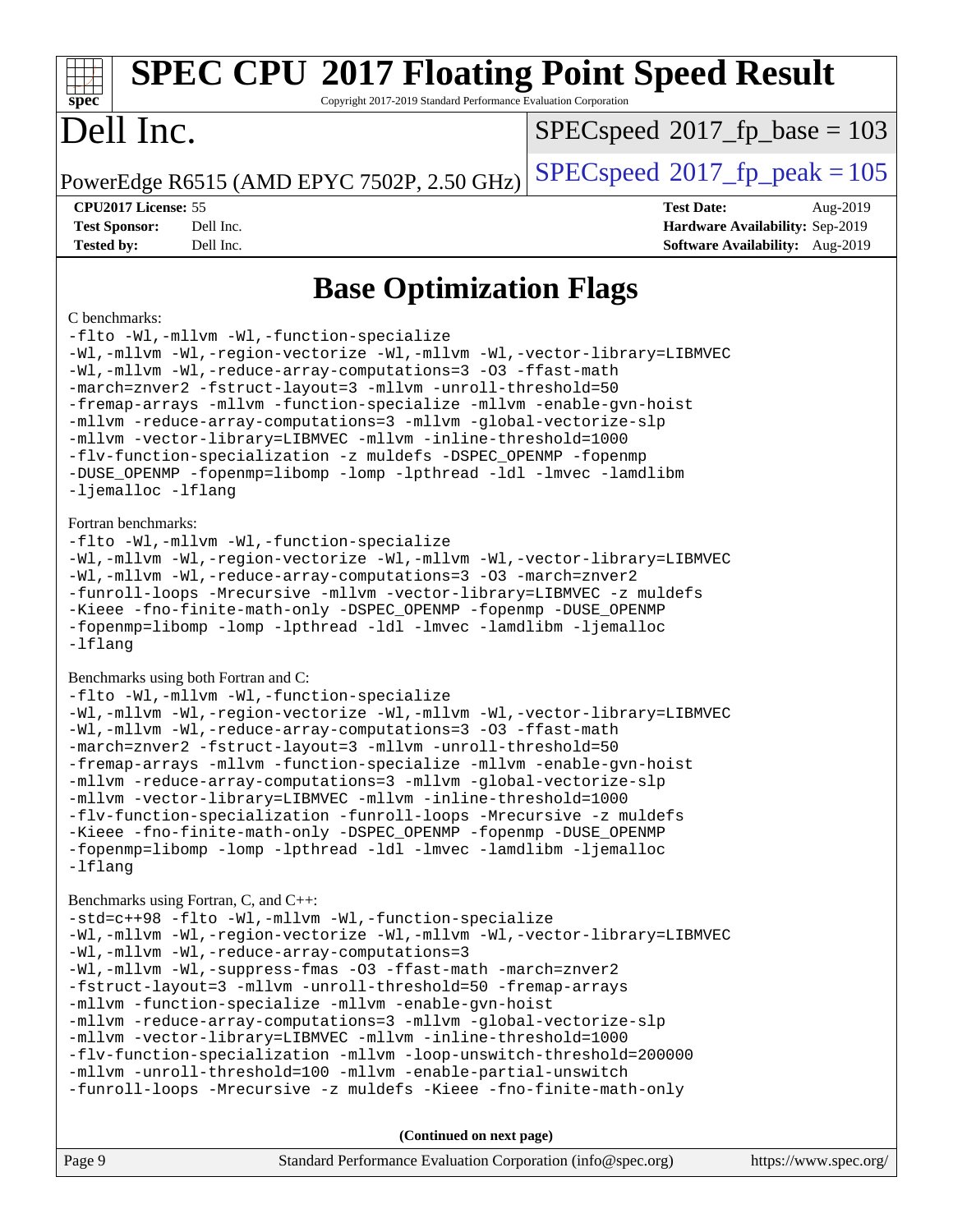# **[SPEC CPU](http://www.spec.org/auto/cpu2017/Docs/result-fields.html#SPECCPU2017FloatingPointSpeedResult)[2017 Floating Point Speed Result](http://www.spec.org/auto/cpu2017/Docs/result-fields.html#SPECCPU2017FloatingPointSpeedResult)**

Copyright 2017-2019 Standard Performance Evaluation Corporation

# Dell Inc.

**[spec](http://www.spec.org/)**

[SPECspeed](http://www.spec.org/auto/cpu2017/Docs/result-fields.html#SPECspeed2017fpbase)<sup>®</sup>2017 fp base = 103

PowerEdge R6515 (AMD EPYC 7502P, 2.50 GHz)  $\left|$  [SPECspeed](http://www.spec.org/auto/cpu2017/Docs/result-fields.html#SPECspeed2017fppeak)®[2017\\_fp\\_peak = 1](http://www.spec.org/auto/cpu2017/Docs/result-fields.html#SPECspeed2017fppeak)05

**[CPU2017 License:](http://www.spec.org/auto/cpu2017/Docs/result-fields.html#CPU2017License)** 55 **[Test Date:](http://www.spec.org/auto/cpu2017/Docs/result-fields.html#TestDate)** Aug-2019 **[Test Sponsor:](http://www.spec.org/auto/cpu2017/Docs/result-fields.html#TestSponsor)** Dell Inc. **[Hardware Availability:](http://www.spec.org/auto/cpu2017/Docs/result-fields.html#HardwareAvailability)** Sep-2019 **[Tested by:](http://www.spec.org/auto/cpu2017/Docs/result-fields.html#Testedby)** Dell Inc. **[Software Availability:](http://www.spec.org/auto/cpu2017/Docs/result-fields.html#SoftwareAvailability)** Aug-2019

### **[Base Optimization Flags \(Continued\)](http://www.spec.org/auto/cpu2017/Docs/result-fields.html#BaseOptimizationFlags)**

[Benchmarks using Fortran, C, and C++](http://www.spec.org/auto/cpu2017/Docs/result-fields.html#BenchmarksusingFortranCandCXX) (continued):

[-DSPEC\\_OPENMP](http://www.spec.org/cpu2017/results/res2019q3/cpu2017-20190831-17282.flags.html#suite_CC_CXX_FCbase_DSPEC_OPENMP) [-fopenmp](http://www.spec.org/cpu2017/results/res2019q3/cpu2017-20190831-17282.flags.html#user_CC_CXX_FCbase_aocc-fopenmp) [-DUSE\\_OPENMP](http://www.spec.org/cpu2017/results/res2019q3/cpu2017-20190831-17282.flags.html#user_CC_CXX_FCbase_F-DUSE_OPENMP) [-fopenmp=libomp](http://www.spec.org/cpu2017/results/res2019q3/cpu2017-20190831-17282.flags.html#user_CC_CXX_FCbase_aocc-fopenmp_3eb6ab80166bcc84161ff8c20c8d5bc344f88119f45620444596454f7d72e99b7a0ceefc2d1b4d190bd07306bbfdfc20f11f5a2dc69c9b03c72239f8406741c3) [-lomp](http://www.spec.org/cpu2017/results/res2019q3/cpu2017-20190831-17282.flags.html#user_CC_CXX_FCbase_F-lomp) [-lpthread](http://www.spec.org/cpu2017/results/res2019q3/cpu2017-20190831-17282.flags.html#user_CC_CXX_FCbase_F-lpthread) [-ldl](http://www.spec.org/cpu2017/results/res2019q3/cpu2017-20190831-17282.flags.html#user_CC_CXX_FCbase_F-ldl) [-lmvec](http://www.spec.org/cpu2017/results/res2019q3/cpu2017-20190831-17282.flags.html#user_CC_CXX_FCbase_F-lmvec) [-lamdlibm](http://www.spec.org/cpu2017/results/res2019q3/cpu2017-20190831-17282.flags.html#user_CC_CXX_FCbase_F-lamdlibm) [-ljemalloc](http://www.spec.org/cpu2017/results/res2019q3/cpu2017-20190831-17282.flags.html#user_CC_CXX_FCbase_jemalloc-lib) [-lflang](http://www.spec.org/cpu2017/results/res2019q3/cpu2017-20190831-17282.flags.html#user_CC_CXX_FCbase_F-lflang)

### **[Base Other Flags](http://www.spec.org/auto/cpu2017/Docs/result-fields.html#BaseOtherFlags)**

[C benchmarks](http://www.spec.org/auto/cpu2017/Docs/result-fields.html#Cbenchmarks): [-Wno-return-type](http://www.spec.org/cpu2017/results/res2019q3/cpu2017-20190831-17282.flags.html#user_CCbase_F-Waocc-no-return-type)

[Fortran benchmarks](http://www.spec.org/auto/cpu2017/Docs/result-fields.html#Fortranbenchmarks): [-Wno-return-type](http://www.spec.org/cpu2017/results/res2019q3/cpu2017-20190831-17282.flags.html#user_FCbase_F-Waocc-no-return-type)

[Benchmarks using both Fortran and C](http://www.spec.org/auto/cpu2017/Docs/result-fields.html#BenchmarksusingbothFortranandC): [-Wno-return-type](http://www.spec.org/cpu2017/results/res2019q3/cpu2017-20190831-17282.flags.html#user_CC_FCbase_F-Waocc-no-return-type)

[Benchmarks using Fortran, C, and C++:](http://www.spec.org/auto/cpu2017/Docs/result-fields.html#BenchmarksusingFortranCandCXX) [-Wno-return-type](http://www.spec.org/cpu2017/results/res2019q3/cpu2017-20190831-17282.flags.html#user_CC_CXX_FCbase_F-Waocc-no-return-type)

### **[Peak Compiler Invocation](http://www.spec.org/auto/cpu2017/Docs/result-fields.html#PeakCompilerInvocation)**

[C benchmarks](http://www.spec.org/auto/cpu2017/Docs/result-fields.html#Cbenchmarks): [clang](http://www.spec.org/cpu2017/results/res2019q3/cpu2017-20190831-17282.flags.html#user_CCpeak_clang-c)

[Fortran benchmarks](http://www.spec.org/auto/cpu2017/Docs/result-fields.html#Fortranbenchmarks): [flang](http://www.spec.org/cpu2017/results/res2019q3/cpu2017-20190831-17282.flags.html#user_FCpeak_flang)

[Benchmarks using both Fortran and C](http://www.spec.org/auto/cpu2017/Docs/result-fields.html#BenchmarksusingbothFortranandC): [flang](http://www.spec.org/cpu2017/results/res2019q3/cpu2017-20190831-17282.flags.html#user_CC_FCpeak_flang) [clang](http://www.spec.org/cpu2017/results/res2019q3/cpu2017-20190831-17282.flags.html#user_CC_FCpeak_clang-c)

[Benchmarks using Fortran, C, and C++:](http://www.spec.org/auto/cpu2017/Docs/result-fields.html#BenchmarksusingFortranCandCXX) [clang++](http://www.spec.org/cpu2017/results/res2019q3/cpu2017-20190831-17282.flags.html#user_CC_CXX_FCpeak_clang-cpp) [clang](http://www.spec.org/cpu2017/results/res2019q3/cpu2017-20190831-17282.flags.html#user_CC_CXX_FCpeak_clang-c) [flang](http://www.spec.org/cpu2017/results/res2019q3/cpu2017-20190831-17282.flags.html#user_CC_CXX_FCpeak_flang)

### **[Peak Portability Flags](http://www.spec.org/auto/cpu2017/Docs/result-fields.html#PeakPortabilityFlags)**

Same as Base Portability Flags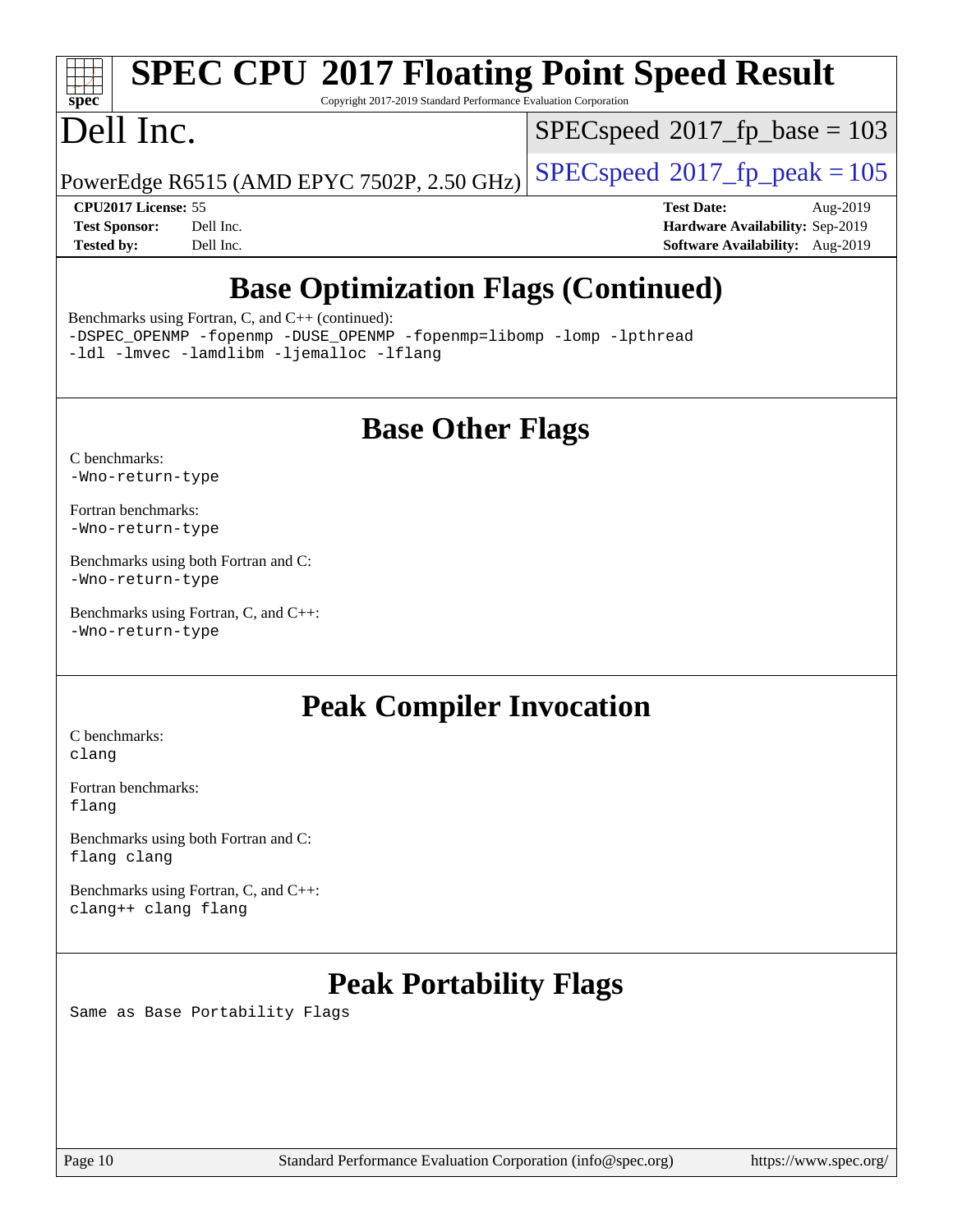### **[spec](http://www.spec.org/) [SPEC CPU](http://www.spec.org/auto/cpu2017/Docs/result-fields.html#SPECCPU2017FloatingPointSpeedResult)[2017 Floating Point Speed Result](http://www.spec.org/auto/cpu2017/Docs/result-fields.html#SPECCPU2017FloatingPointSpeedResult)** Copyright 2017-2019 Standard Performance Evaluation Corporation Dell Inc. PowerEdge R6515 (AMD EPYC 7502P, 2.50 GHz)  $\left|$  [SPECspeed](http://www.spec.org/auto/cpu2017/Docs/result-fields.html#SPECspeed2017fppeak)<sup>®</sup>[2017\\_fp\\_peak = 1](http://www.spec.org/auto/cpu2017/Docs/result-fields.html#SPECspeed2017fppeak)05 [SPECspeed](http://www.spec.org/auto/cpu2017/Docs/result-fields.html#SPECspeed2017fpbase)<sup>®</sup>2017 fp base = 103 **[CPU2017 License:](http://www.spec.org/auto/cpu2017/Docs/result-fields.html#CPU2017License)** 55 **[Test Date:](http://www.spec.org/auto/cpu2017/Docs/result-fields.html#TestDate)** Aug-2019 **[Test Sponsor:](http://www.spec.org/auto/cpu2017/Docs/result-fields.html#TestSponsor)** Dell Inc. **[Hardware Availability:](http://www.spec.org/auto/cpu2017/Docs/result-fields.html#HardwareAvailability)** Sep-2019 **[Tested by:](http://www.spec.org/auto/cpu2017/Docs/result-fields.html#Testedby)** Dell Inc. **[Software Availability:](http://www.spec.org/auto/cpu2017/Docs/result-fields.html#SoftwareAvailability)** Aug-2019 **[Peak Optimization Flags](http://www.spec.org/auto/cpu2017/Docs/result-fields.html#PeakOptimizationFlags)** [C benchmarks](http://www.spec.org/auto/cpu2017/Docs/result-fields.html#Cbenchmarks): 619.lbm\_s: [-flto](http://www.spec.org/cpu2017/results/res2019q3/cpu2017-20190831-17282.flags.html#user_peakCOPTIMIZELDFLAGS619_lbm_s_aocc-flto) [-Wl,-mllvm -Wl,-function-specialize](http://www.spec.org/cpu2017/results/res2019q3/cpu2017-20190831-17282.flags.html#user_peakLDFLAGS619_lbm_s_F-function-specialize_7e7e661e57922243ee67c9a1251cb8910e607325179a0ce7f2884e09a6f5d4a5ef0ae4f37e8a2a11c95fc48e931f06dc2b6016f14b511fcb441e048bef1b065a) [-Wl,-mllvm -Wl,-region-vectorize](http://www.spec.org/cpu2017/results/res2019q3/cpu2017-20190831-17282.flags.html#user_peakLDFLAGS619_lbm_s_F-region-vectorize_fb6c6b5aa293c88efc6c7c2b52b20755e943585b1fe8658c35afef78727fff56e1a56891413c30e36b8e2a6f9a71126986319243e80eb6110b78b288f533c52b) [-Wl,-mllvm -Wl,-vector-library=LIBMVEC](http://www.spec.org/cpu2017/results/res2019q3/cpu2017-20190831-17282.flags.html#user_peakLDFLAGS619_lbm_s_F-use-vector-library_0a14b27fae317f283640384a31f7bfcc2bd4c1d0b5cfc618a3a430800c9b20217b00f61303eff223a3251b4f06ffbc9739dc5296db9d1fbb9ad24a3939d86d66) [-Wl,-mllvm -Wl,-reduce-array-computations=3](http://www.spec.org/cpu2017/results/res2019q3/cpu2017-20190831-17282.flags.html#user_peakLDFLAGS619_lbm_s_F-reduce-array-computations_b882aefe7a5dda4e33149f6299762b9a720dace3e498e13756f4c04e5a19edf5315c1f3993de2e61ec41e8c206231f84e05da7040e1bb5d69ba27d10a12507e4) [-Ofast](http://www.spec.org/cpu2017/results/res2019q3/cpu2017-20190831-17282.flags.html#user_peakCOPTIMIZE619_lbm_s_aocc-Ofast) [-march=znver2](http://www.spec.org/cpu2017/results/res2019q3/cpu2017-20190831-17282.flags.html#user_peakCOPTIMIZE619_lbm_s_aocc-march_3e2e19cff2eeef60c5d90b059483627c9ea47eca6d66670dbd53f9185f6439e27eb5e104cf773e9e8ab18c8842ce63e461a3e948d0214bd567ef3ade411bf467) [-mno-sse4a](http://www.spec.org/cpu2017/results/res2019q3/cpu2017-20190831-17282.flags.html#user_peakCOPTIMIZE619_lbm_s_F-mno-sse4a) [-fstruct-layout=5](http://www.spec.org/cpu2017/results/res2019q3/cpu2017-20190831-17282.flags.html#user_peakCOPTIMIZE619_lbm_s_F-struct-layout_0de9d3561e9f54a54e0843cce081bd13a08ab3e9a82696f3346606c2e11360c37113781019b02fa128d9f650e68f1ffd209bab5c3a026c1ad23e4e7f60646b23) [-mllvm -vectorize-memory-aggressively](http://www.spec.org/cpu2017/results/res2019q3/cpu2017-20190831-17282.flags.html#user_peakCOPTIMIZE619_lbm_s_F-vectorize-memory-aggressively_24b72a4417f50ade9e698c5b3bed87ab456cc6fc8ec6439480cb84f36ad6a3975af6e87206dea402e3871a1464ff3d60bc798e0250f330177ba629a260df1857) [-mllvm -function-specialize](http://www.spec.org/cpu2017/results/res2019q3/cpu2017-20190831-17282.flags.html#user_peakCOPTIMIZE619_lbm_s_F-function-specialize_233b3bdba86027f1b094368157e481c5bc59f40286dc25bfadc1858dcd5745c24fd30d5f188710db7fea399bcc9f44a80b3ce3aacc70a8870250c3ae5e1f35b8) [-mllvm -enable-gvn-hoist](http://www.spec.org/cpu2017/results/res2019q3/cpu2017-20190831-17282.flags.html#user_peakCOPTIMIZE619_lbm_s_F-enable-gvn-hoist_e5856354646dd6ca1333a0ad99b817e4cf8932b91b82809fd8fd47ceff7b22a89eba5c98fd3e3fa5200368fd772cec3dd56abc3c8f7b655a71b9f9848dddedd5) [-mllvm -unroll-threshold=50](http://www.spec.org/cpu2017/results/res2019q3/cpu2017-20190831-17282.flags.html#user_peakCOPTIMIZE619_lbm_s_F-unroll-threshold_458874500b2c105d6d5cb4d7a611c40e2b16e9e3d26b355fea72d644c3673b4de4b3932662f0ed3dbec75c491a13da2d2ca81180bd779dc531083ef1e1e549dc) [-fremap-arrays](http://www.spec.org/cpu2017/results/res2019q3/cpu2017-20190831-17282.flags.html#user_peakCOPTIMIZE619_lbm_s_F-fremap-arrays) [-mllvm -vector-library=LIBMVEC](http://www.spec.org/cpu2017/results/res2019q3/cpu2017-20190831-17282.flags.html#user_peakCOPTIMIZE619_lbm_s_F-use-vector-library_e584e20b4f7ec96aa109254b65d8e01d864f3d68580371b9d93ed7c338191d4cfce20c3c864632264effc6bbe4c7c38153d02096a342ee92501c4a53204a7871) [-mllvm -reduce-array-computations=3](http://www.spec.org/cpu2017/results/res2019q3/cpu2017-20190831-17282.flags.html#user_peakCOPTIMIZE619_lbm_s_F-reduce-array-computations_aceadb8604558b566e0e3a0d7a3c1533923dd1fa0889614e16288028922629a28d5695c24d3b3be4306b1e311c54317dfffe3a2e57fbcaabc737a1798de39145) [-mllvm -global-vectorize-slp](http://www.spec.org/cpu2017/results/res2019q3/cpu2017-20190831-17282.flags.html#user_peakCOPTIMIZE619_lbm_s_F-global-vectorize-slp_a3935e8627af4ced727033b1ffd4db27f4d541a363d28d82bf4c2925fb3a0fd4115d6e42d13a2829f9e024d6608eb67a85cb49770f2da5c5ac8dbc737afad603) [-mllvm -inline-threshold=1000](http://www.spec.org/cpu2017/results/res2019q3/cpu2017-20190831-17282.flags.html#user_peakCOPTIMIZE619_lbm_s_dragonegg-llvm-inline-threshold_b7832241b0a6397e4ecdbaf0eb7defdc10f885c2a282fa3240fdc99844d543fda39cf8a4a9dccf68cf19b5438ac3b455264f478df15da0f4988afa40d8243bab) [-flv-function-specialization](http://www.spec.org/cpu2017/results/res2019q3/cpu2017-20190831-17282.flags.html#user_peakCOPTIMIZE619_lbm_s_F-flv-function-specialization) [-DSPEC\\_OPENMP](http://www.spec.org/cpu2017/results/res2019q3/cpu2017-20190831-17282.flags.html#suite_peakEXTRA_OPTIMIZE619_lbm_s_DSPEC_OPENMP) [-fopenmp](http://www.spec.org/cpu2017/results/res2019q3/cpu2017-20190831-17282.flags.html#user_peakEXTRA_OPTIMIZE619_lbm_s_aocc-fopenmp) [-DUSE\\_OPENMP](http://www.spec.org/cpu2017/results/res2019q3/cpu2017-20190831-17282.flags.html#user_peakEXTRA_OPTIMIZE619_lbm_s_F-DUSE_OPENMP) [-lmvec](http://www.spec.org/cpu2017/results/res2019q3/cpu2017-20190831-17282.flags.html#user_peakEXTRA_LIBSMATH_LIBS619_lbm_s_F-lmvec) [-lamdlibm](http://www.spec.org/cpu2017/results/res2019q3/cpu2017-20190831-17282.flags.html#user_peakEXTRA_LIBSMATH_LIBS619_lbm_s_F-lamdlibm) [-fopenmp=libomp](http://www.spec.org/cpu2017/results/res2019q3/cpu2017-20190831-17282.flags.html#user_peakEXTRA_LIBS619_lbm_s_aocc-fopenmp_3eb6ab80166bcc84161ff8c20c8d5bc344f88119f45620444596454f7d72e99b7a0ceefc2d1b4d190bd07306bbfdfc20f11f5a2dc69c9b03c72239f8406741c3) [-lomp](http://www.spec.org/cpu2017/results/res2019q3/cpu2017-20190831-17282.flags.html#user_peakEXTRA_LIBS619_lbm_s_F-lomp) [-lpthread](http://www.spec.org/cpu2017/results/res2019q3/cpu2017-20190831-17282.flags.html#user_peakEXTRA_LIBS619_lbm_s_F-lpthread) [-ldl](http://www.spec.org/cpu2017/results/res2019q3/cpu2017-20190831-17282.flags.html#user_peakEXTRA_LIBS619_lbm_s_F-ldl) [-ljemalloc](http://www.spec.org/cpu2017/results/res2019q3/cpu2017-20190831-17282.flags.html#user_peakEXTRA_LIBS619_lbm_s_jemalloc-lib) [-lflang](http://www.spec.org/cpu2017/results/res2019q3/cpu2017-20190831-17282.flags.html#user_peakEXTRA_LIBS619_lbm_s_F-lflang) 638.imagick\_s: basepeak = yes 644.nab\_s: Same as 619.lbm\_s [Fortran benchmarks:](http://www.spec.org/auto/cpu2017/Docs/result-fields.html#Fortranbenchmarks)  $603.bwaves$  s: basepeak = yes  $649.$ fotonik $3d$ <sub>-</sub>s: basepeak = yes 654.roms\_s: [-flto](http://www.spec.org/cpu2017/results/res2019q3/cpu2017-20190831-17282.flags.html#user_peakFOPTIMIZELDFLAGS654_roms_s_aocc-flto) [-Wl,-mllvm -Wl,-function-specialize](http://www.spec.org/cpu2017/results/res2019q3/cpu2017-20190831-17282.flags.html#user_peakLDFLAGS654_roms_s_F-function-specialize_7e7e661e57922243ee67c9a1251cb8910e607325179a0ce7f2884e09a6f5d4a5ef0ae4f37e8a2a11c95fc48e931f06dc2b6016f14b511fcb441e048bef1b065a) [-Wl,-mllvm -Wl,-region-vectorize](http://www.spec.org/cpu2017/results/res2019q3/cpu2017-20190831-17282.flags.html#user_peakLDFLAGS654_roms_s_F-region-vectorize_fb6c6b5aa293c88efc6c7c2b52b20755e943585b1fe8658c35afef78727fff56e1a56891413c30e36b8e2a6f9a71126986319243e80eb6110b78b288f533c52b) [-Wl,-mllvm -Wl,-vector-library=LIBMVEC](http://www.spec.org/cpu2017/results/res2019q3/cpu2017-20190831-17282.flags.html#user_peakLDFLAGS654_roms_s_F-use-vector-library_0a14b27fae317f283640384a31f7bfcc2bd4c1d0b5cfc618a3a430800c9b20217b00f61303eff223a3251b4f06ffbc9739dc5296db9d1fbb9ad24a3939d86d66) [-Wl,-mllvm -Wl,-reduce-array-computations=3](http://www.spec.org/cpu2017/results/res2019q3/cpu2017-20190831-17282.flags.html#user_peakLDFLAGS654_roms_s_F-reduce-array-computations_b882aefe7a5dda4e33149f6299762b9a720dace3e498e13756f4c04e5a19edf5315c1f3993de2e61ec41e8c206231f84e05da7040e1bb5d69ba27d10a12507e4) [-Wl,-mllvm -Wl,-enable-X86-prefetching](http://www.spec.org/cpu2017/results/res2019q3/cpu2017-20190831-17282.flags.html#user_peakLDFFLAGS654_roms_s_F-enable-X86-prefetching_362de7b2f7f327d498ff3502bcaa6d8937de40fbbc59a600e539433e6b2cb9ea5e30d4a00c3465ce74a160670b5fcaffd57d10fdc90b0d7ee2c6f387a6bf1aee) [-O3](http://www.spec.org/cpu2017/results/res2019q3/cpu2017-20190831-17282.flags.html#user_peakFOPTIMIZE654_roms_s_F-O3) [-march=znver2](http://www.spec.org/cpu2017/results/res2019q3/cpu2017-20190831-17282.flags.html#user_peakFOPTIMIZE654_roms_s_aocc-march_3e2e19cff2eeef60c5d90b059483627c9ea47eca6d66670dbd53f9185f6439e27eb5e104cf773e9e8ab18c8842ce63e461a3e948d0214bd567ef3ade411bf467) [-funroll-loops](http://www.spec.org/cpu2017/results/res2019q3/cpu2017-20190831-17282.flags.html#user_peakFOPTIMIZE654_roms_s_aocc-unroll-loops) [-Mrecursive](http://www.spec.org/cpu2017/results/res2019q3/cpu2017-20190831-17282.flags.html#user_peakFOPTIMIZE654_roms_s_F-mrecursive_20a145d63f12d5750a899e17d4450b5b8b40330a9bb4af13688ca650e6fb30857bbbe44fb35cdbb895df6e5b2769de0a0d7659f51ff17acfbef6febafec4023f) [-mllvm -vector-library=LIBMVEC](http://www.spec.org/cpu2017/results/res2019q3/cpu2017-20190831-17282.flags.html#user_peakFOPTIMIZE654_roms_s_F-use-vector-library_e584e20b4f7ec96aa109254b65d8e01d864f3d68580371b9d93ed7c338191d4cfce20c3c864632264effc6bbe4c7c38153d02096a342ee92501c4a53204a7871) [-Kieee](http://www.spec.org/cpu2017/results/res2019q3/cpu2017-20190831-17282.flags.html#user_peakEXTRA_FFLAGS654_roms_s_F-kieee) [-fno-finite-math-only](http://www.spec.org/cpu2017/results/res2019q3/cpu2017-20190831-17282.flags.html#user_peakEXTRA_FFLAGS654_roms_s_aocc-fno-finite-math-only) [-DSPEC\\_OPENMP](http://www.spec.org/cpu2017/results/res2019q3/cpu2017-20190831-17282.flags.html#suite_peakEXTRA_OPTIMIZE654_roms_s_DSPEC_OPENMP) [-fopenmp](http://www.spec.org/cpu2017/results/res2019q3/cpu2017-20190831-17282.flags.html#user_peakEXTRA_OPTIMIZE654_roms_s_aocc-fopenmp) [-DUSE\\_OPENMP](http://www.spec.org/cpu2017/results/res2019q3/cpu2017-20190831-17282.flags.html#user_peakEXTRA_OPTIMIZE654_roms_s_F-DUSE_OPENMP) [-fopenmp=libomp](http://www.spec.org/cpu2017/results/res2019q3/cpu2017-20190831-17282.flags.html#user_peakEXTRA_LIBS654_roms_s_aocc-fopenmp_3eb6ab80166bcc84161ff8c20c8d5bc344f88119f45620444596454f7d72e99b7a0ceefc2d1b4d190bd07306bbfdfc20f11f5a2dc69c9b03c72239f8406741c3) [-lomp](http://www.spec.org/cpu2017/results/res2019q3/cpu2017-20190831-17282.flags.html#user_peakEXTRA_LIBS654_roms_s_F-lomp) [-lpthread](http://www.spec.org/cpu2017/results/res2019q3/cpu2017-20190831-17282.flags.html#user_peakEXTRA_LIBS654_roms_s_F-lpthread) [-ldl](http://www.spec.org/cpu2017/results/res2019q3/cpu2017-20190831-17282.flags.html#user_peakEXTRA_LIBS654_roms_s_F-ldl) [-lmvec](http://www.spec.org/cpu2017/results/res2019q3/cpu2017-20190831-17282.flags.html#user_peakEXTRA_FLIBSEXTRA_LIBS654_roms_s_F-lmvec) [-lamdlibm](http://www.spec.org/cpu2017/results/res2019q3/cpu2017-20190831-17282.flags.html#user_peakEXTRA_FLIBSEXTRA_LIBS654_roms_s_F-lamdlibm) [-ljemalloc](http://www.spec.org/cpu2017/results/res2019q3/cpu2017-20190831-17282.flags.html#user_peakEXTRA_LIBS654_roms_s_jemalloc-lib) [-lflang](http://www.spec.org/cpu2017/results/res2019q3/cpu2017-20190831-17282.flags.html#user_peakEXTRA_LIBS654_roms_s_F-lflang) [Benchmarks using both Fortran and C](http://www.spec.org/auto/cpu2017/Docs/result-fields.html#BenchmarksusingbothFortranandC):  $621.wrf$  s: basepeak = yes  $627$ .cam $4$ <sub>-</sub>s: basepeak = yes  $628.pop2_s:$  basepeak = yes **(Continued on next page)**